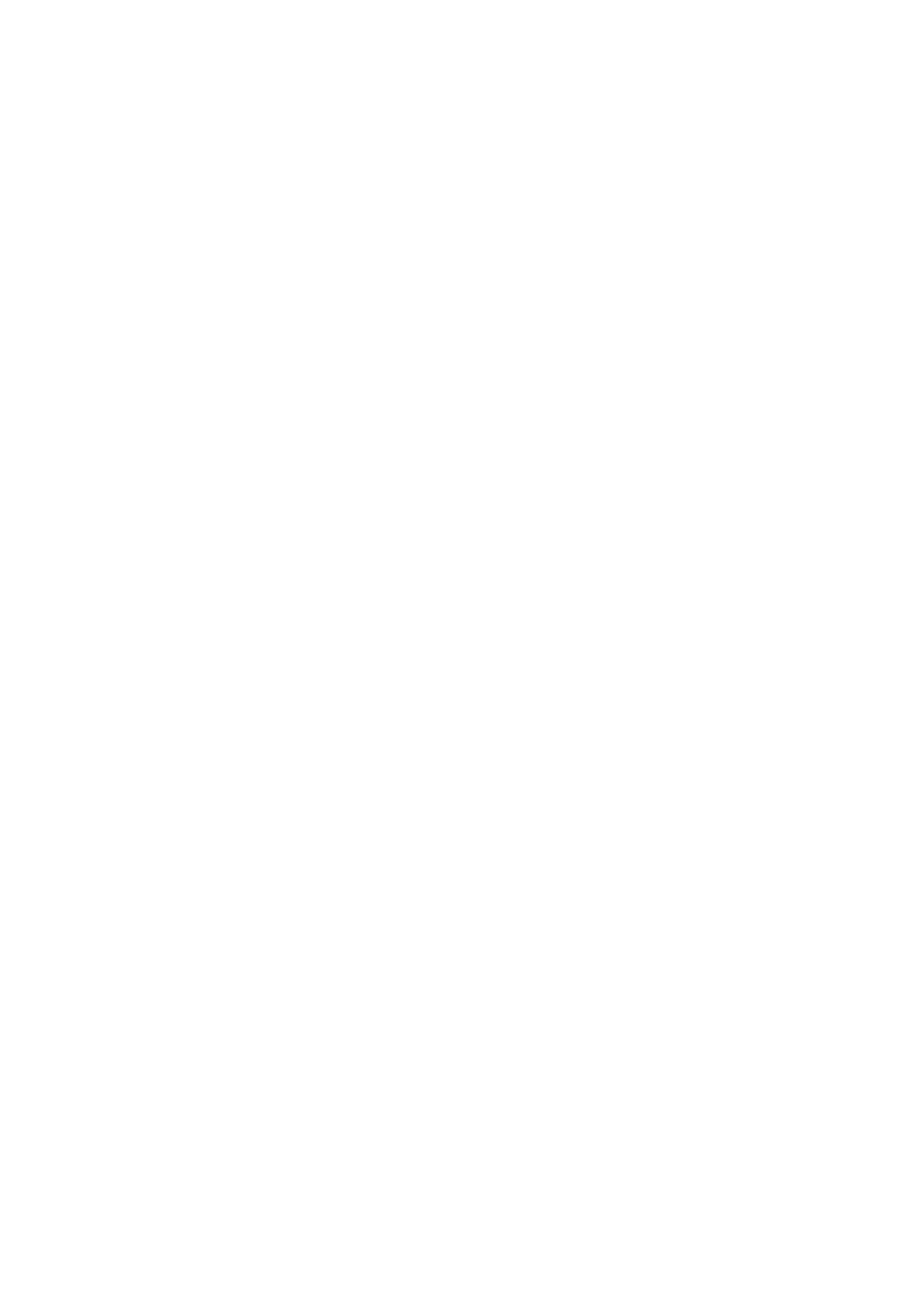# **1. Interpretation**

- 1.1 Table A of the Companies (Tables A to F) Regulations 1995 shall not apply to the Institute.
- 1.2 In these Articles:

| `the Act'             |   | means the Companies Act 1985 including any statutory      |
|-----------------------|---|-----------------------------------------------------------|
|                       |   | modification or re-enactment thereof for the time being   |
|                       |   | in force                                                  |
| 'Areas of Competence' |   | means the guidance notes issued by the Council from       |
|                       |   | time to time setting out the academic and other           |
|                       |   | qualifications which are required to be satisfied by      |
|                       |   | members and affiliates                                    |
|                       |   | `the Articles' means these Articles of the Institute      |
| 'Clear Days'          | . | in relation to the period of a notice means that period   |
|                       |   | excluding the day when the notice is given or deemed to   |
|                       |   | be given and the day for which it is given or on which it |
|                       |   | is to take effect                                         |
| 'Code of Conduct'     |   | means the rules of behaviour and the statement of duties  |
|                       |   | and obligations issued by the Council from time to time   |
|                       |   | with which members and affiliates shall comply and        |
|                       |   | shall agree to comply                                     |
| 'Council'             |   | means the Council Members or a number of them             |
|                       |   | acting together in accordance with these Articles         |
| 'Council Member'      |   | shall be a member elected to hold the office of Council   |
|                       |   | Member which shall be equivalent in all respects to the   |
|                       |   | office of director under the Act and any reference in the |
|                       |   | Act to director shall be deemed to be a reference to a    |
|                       |   | Council Member and any reference to board shall           |

the Articles

likewise be deemed to be a reference to the Council in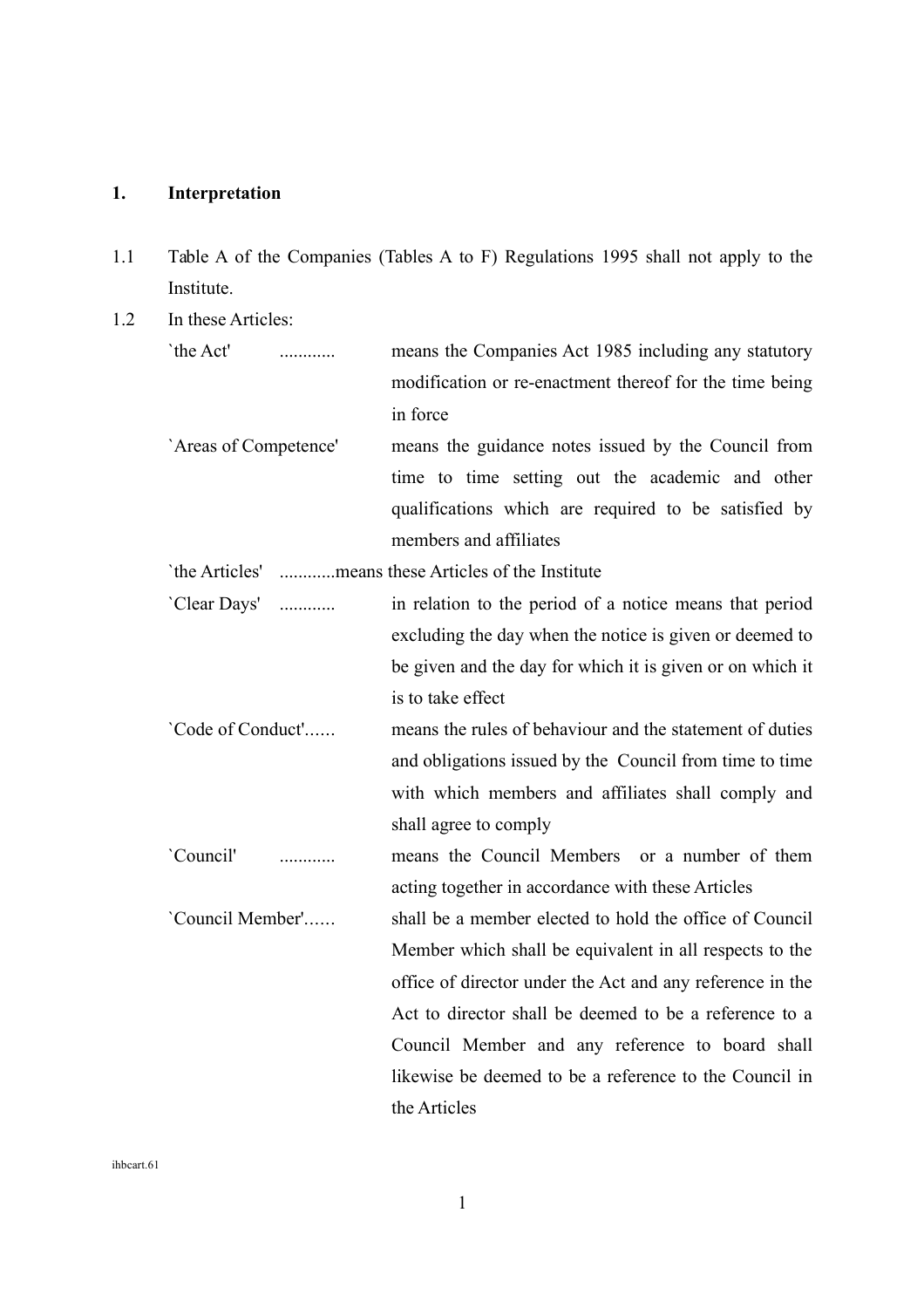| 'Disciplinary Committee'                                                    |     |                       | means the committee established to deal with                |  |  |
|-----------------------------------------------------------------------------|-----|-----------------------|-------------------------------------------------------------|--|--|
|                                                                             |     |                       | disciplinary matters relating to members and associates     |  |  |
|                                                                             |     | pursuant to Article 8 |                                                             |  |  |
| 'Executed'<br>means the signing sealing or execution of any document by any |     |                       |                                                             |  |  |
|                                                                             |     | mode of execution     |                                                             |  |  |
| Secretary  means the Secretary of the Institute or any other person         |     |                       |                                                             |  |  |
|                                                                             |     |                       | appointed to perform the duties of the Secretary of the     |  |  |
|                                                                             |     |                       | Institute, including a joint, assistant or deputy secretary |  |  |
| 'The United Kingdom'                                                        |     |                       | means Great Britain, Northern Ireland, including all        |  |  |
|                                                                             |     |                       | offshore islands, the Channel Islands and the Isle of       |  |  |
|                                                                             | Man |                       |                                                             |  |  |

Unless the context otherwise requires, words or expressions contained in these Articles bear the same meaning as in the Act but excluding any statutory modification thereof not in force when these Articles become binding on the Institute.

#### **2. Members**

- 2.1 The subscribers to the Memorandum of Association of the Institute and such other persons as are admitted to membership in accordance with the Articles shall be members of the Institute. Every person who wishes to become a member (or an affiliate) shall deliver to the Institute an application for membership in such form as the Council may from time to time require executed by him.
- 2.2 Only those persons who have submitted an application in accordance with Article 2.1, and have satisfied the Council as to the matters set out in this Article 2.2 and been approved by a majority vote of the Council shall be admitted or thereafter remain as members of the Institute. No person shall be accepted or remain (as the case may be) as a member unless he/she shall;
	- (a) agree at the time of application to abide and thereafter abide by the Institute's Code of Conduct; and
	- (b) at the time of application satisfy the Council that he/she has satisfactorily completed a course validated by the Institute and undertaken not less than two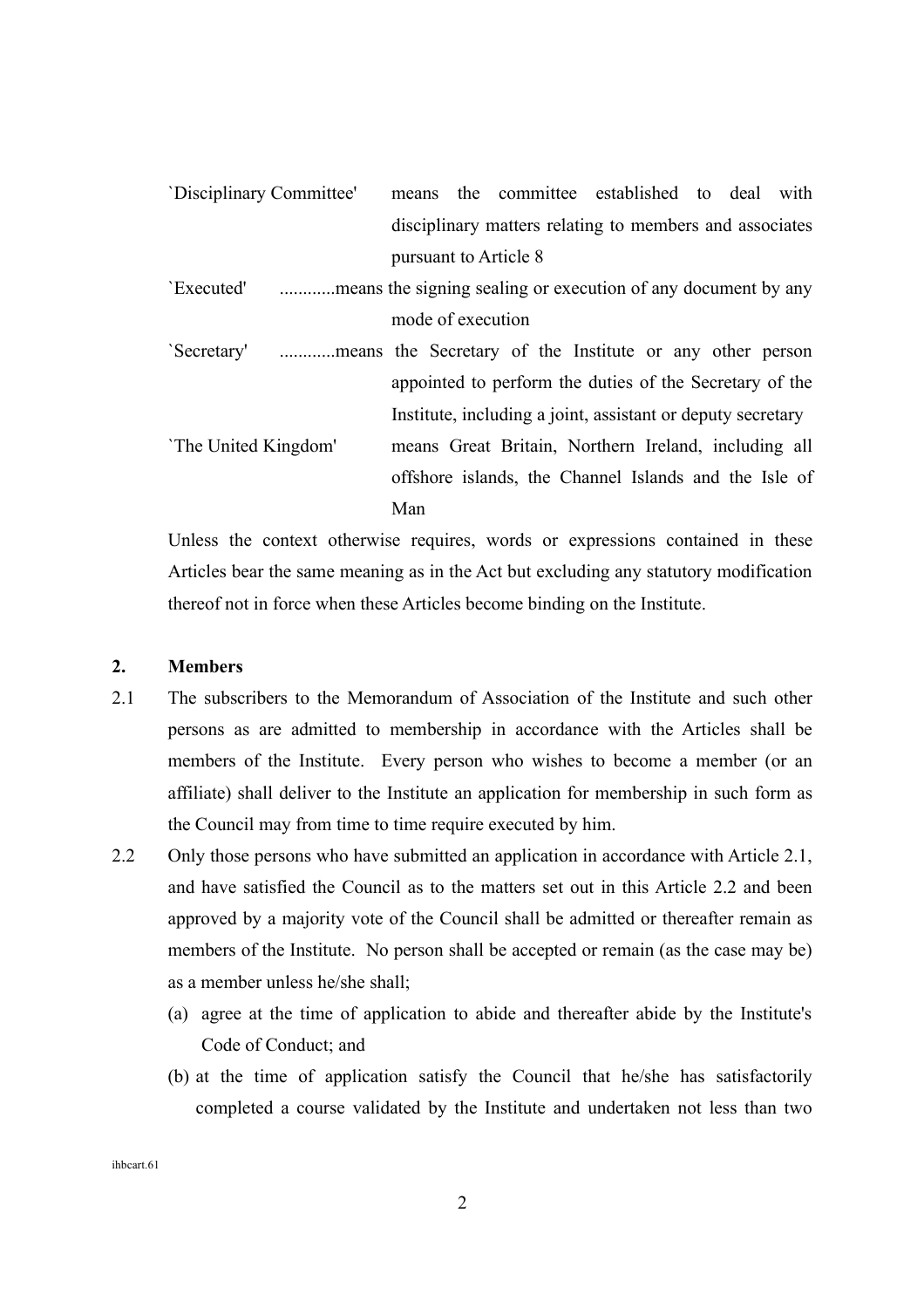years relevant experience or completed at least five years appropriate experience in the field of conservation of the historic environment as defined in the `Areas of Competence' guidance notes which shall be approved by the Council from time to time; and

- (c) at the time of application satisfy the Council that he/she is a proper person to become a member by means of examination, interview or otherwise, as the Council shall from time to decide; and
- (d) have a continuing appropriate involvement in conservation of the historic environment or satisfy the Council that such an involvement is being actively sought; and
- (e) pay his/her annual subscriptions in full within 30 days (or such longer period as the Council may approve and subject always to Article 2.6) of the commencement of each membership year.
- 2.3 Those persons who are not members but who have submitted an application in accordance with Article 2.1 and have satisfied the Council as to the matters set out in this Article 2.3 may be elected as affiliates by a simple majority vote of the Council. An affiliate is not a member and has no voting rights nor any other rights of a member. No person shall be accepted as or remain (as the case may be) as an affiliate unless he/she shall:
	- (a) agree at the time of application to abide and thereafter abide by the Institute's Code of Conduct; and
	- (b) at the time of application satisfy the Council that he/she is a proper person to become an affiliate by means of examination, interview or otherwise, as the Council shall from time to time decide; and
	- (c) pay his/her annual subscriptions in full within 30 days (or such longer period as the Council may approve and subject always to Article 2.6) of the commencement of each membership year.
- 2.4 An affiliate may apply to become a member at any time after he/she shall be able to comply with the preconditions to membership.
- 2.5 Membership or affiliation shall not be transferable and shall cease on death or upon delivery of resignation in writing to the registered office of the Institute or upon the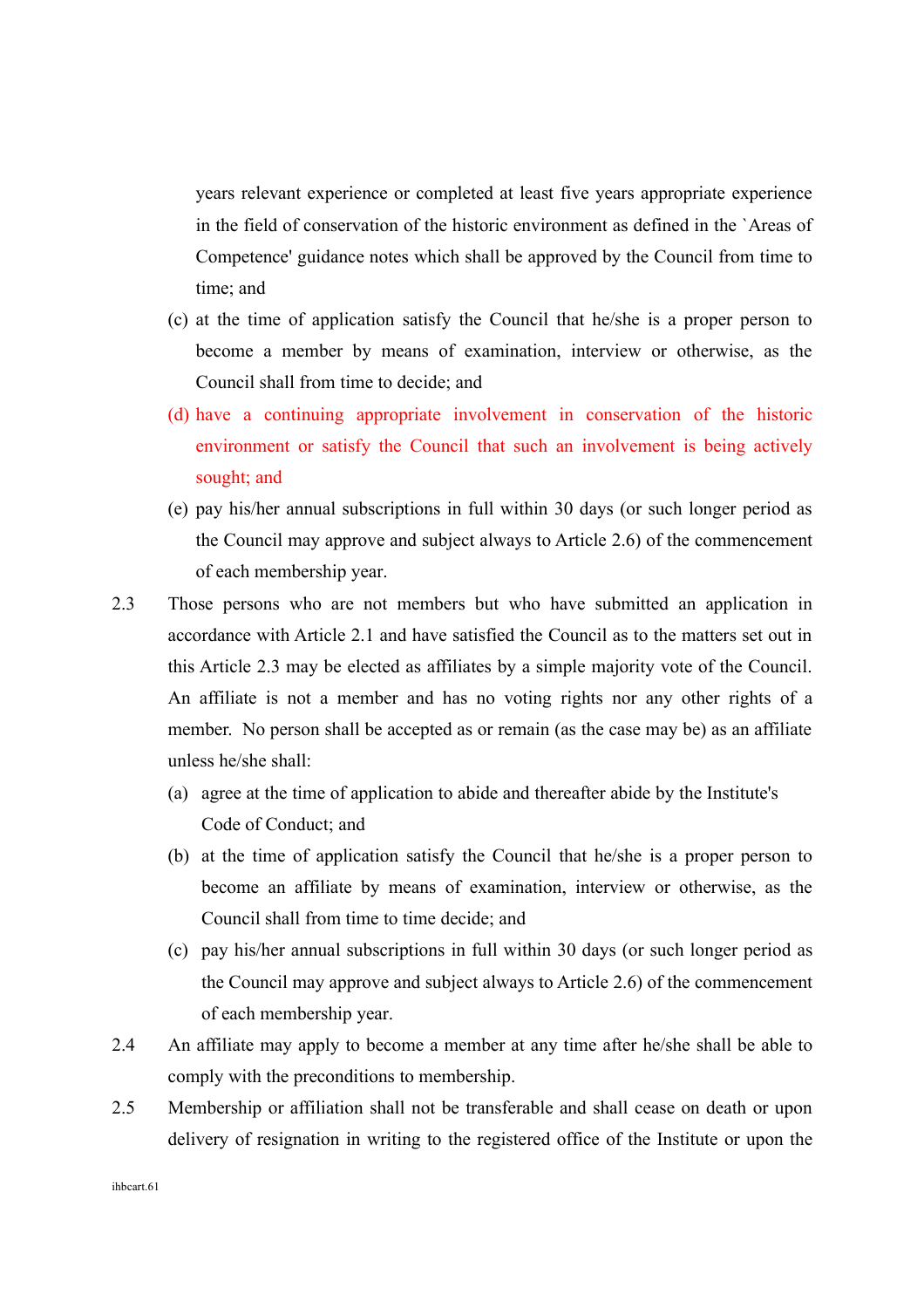happening of any other event stated to have that effect as set out in the Articles.

- 2.6 The Council or the Disciplinary Committee may terminate the membership or affiliation of any member or affiliate in accordance with the Institute's Code of Conduct however if a member or affiliate has not paid his/her annual subscription within 6 calender months of the first day of the year in relation to which that subscription is due the membership or affiliation of that person shall terminate automatically. A member or affiliate shall have the right to appeal to the Council if he/she is dissatisfied with the decision of the Disciplinary Committee made in accordance with the Code of Conduct.
- 2.7 It shall be lawful for the Council to provide for the appointment of such persons as they may think fit through their services to conservation to be associates of the Institute and for the rights duties and liabilities (if any) of such associates, but so that such persons shall not by virtue of being associates as aforesaid be members or affiliates of the Institute and their rights (if any) shall not include a right to speak or vote at general meetings of the Institute, associates shall nevertheless be subject to the Institute's Code of Conduct.
- 2.8 The Council shall make such further regulations as it resolves from time to time to be necessary to regulate the position of students who wish to be student members of the Institute and who do not otherwise qualify for membership, affiliation or associateship
- 2.9 The Secretary shall keep an accurate register of all members of the Institute together with a list of affiliates, associates and student members.

# **3. General meetings**

3.1 The Institute shall in each calendar year hold a general meeting as its annual general meeting in addition to any other meetings in that year and shall specify the meeting as such in the notices calling it; and not more than 15 months shall elapse between the date of one annual general meeting of the Institute and that of the next. Provided that the Institute holds its first annual general meeting within 18 months of its incorporation it need not hold it in the year of its incorporation or in the following year. The annual general meeting in each year shall be held at such time and place as the Council shall appoint. All general meetings other than annual general meetings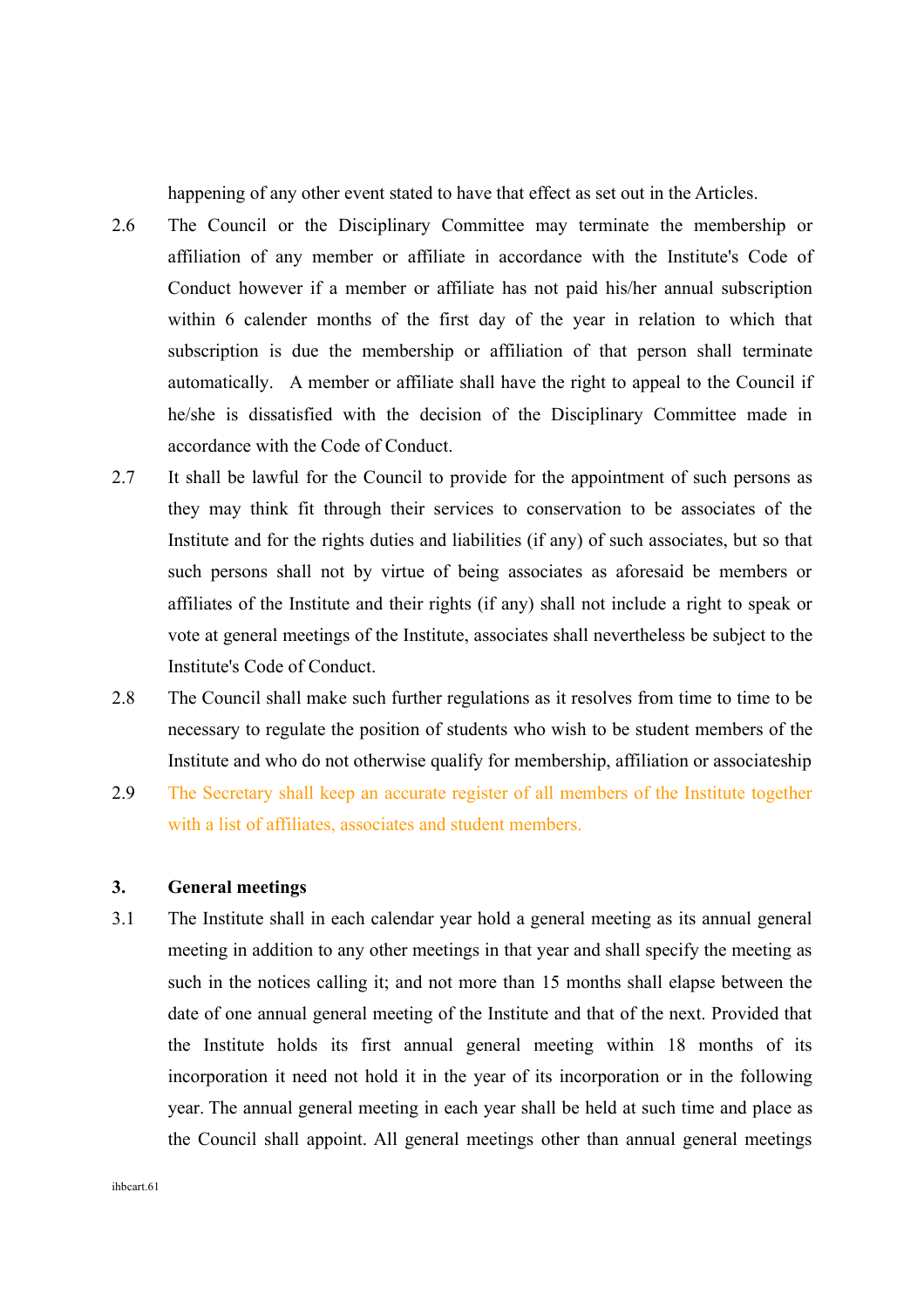shall be called extraordinary general meetings.

3.2 The Council may call general meetings and, on the requisition of members pursuant to the provisions of the Act, shall forthwith proceed to convene an extraordinary general meeting for a date not later than 8 weeks after receipt of the requisition. If there are not within the United Kingdom sufficient members of Council to call a general meeting, any member of the Institute may call a general meeting.

### **4. Notice of general meetings**

4.1 An annual general meeting and an extraordinary general meeting called for the passing of a special resolution or a resolution appointing a person as a Council Member shall be called by at least 21 Clear Days' notice. All other extraordinary general meetings shall be called by at least 14 Clear Days' notice but any general meeting may be called by shorter notice if it is so agreed by a majority in number of the members having a right to attend and vote being a majority together holding not less than 95 per cent of the total voting rights at the meeting of all the members.

The notice shall specify the time and place of the meeting and the general nature of the business to be transacted and, in the case of an annual general meeting, shall specify the meeting as such and the notice shall be given to all the members and to the Council Members but shall not be obliged to be given to the auditors affiliates and associates.

4.2 The accidental omission to give notice of a meeting to, or the non-receipt of notice of a meeting by any person entitled to receive notice shall not invalidate the proceedings at that meeting.

### **5. Proceedings at general meetings**

- 5.1 No business shall be transacted at any meeting unless a quorum is present. One twentieth of the persons entitled to vote upon the business to be transacted each being a member or a proxy for a member or a duly authorised representative of a corporation, shall be a quorum.
- 5.2 The chairman, if any, of the Council or in his/her absence some other Council Member nominated by the members and willing to act shall preside as chairman of the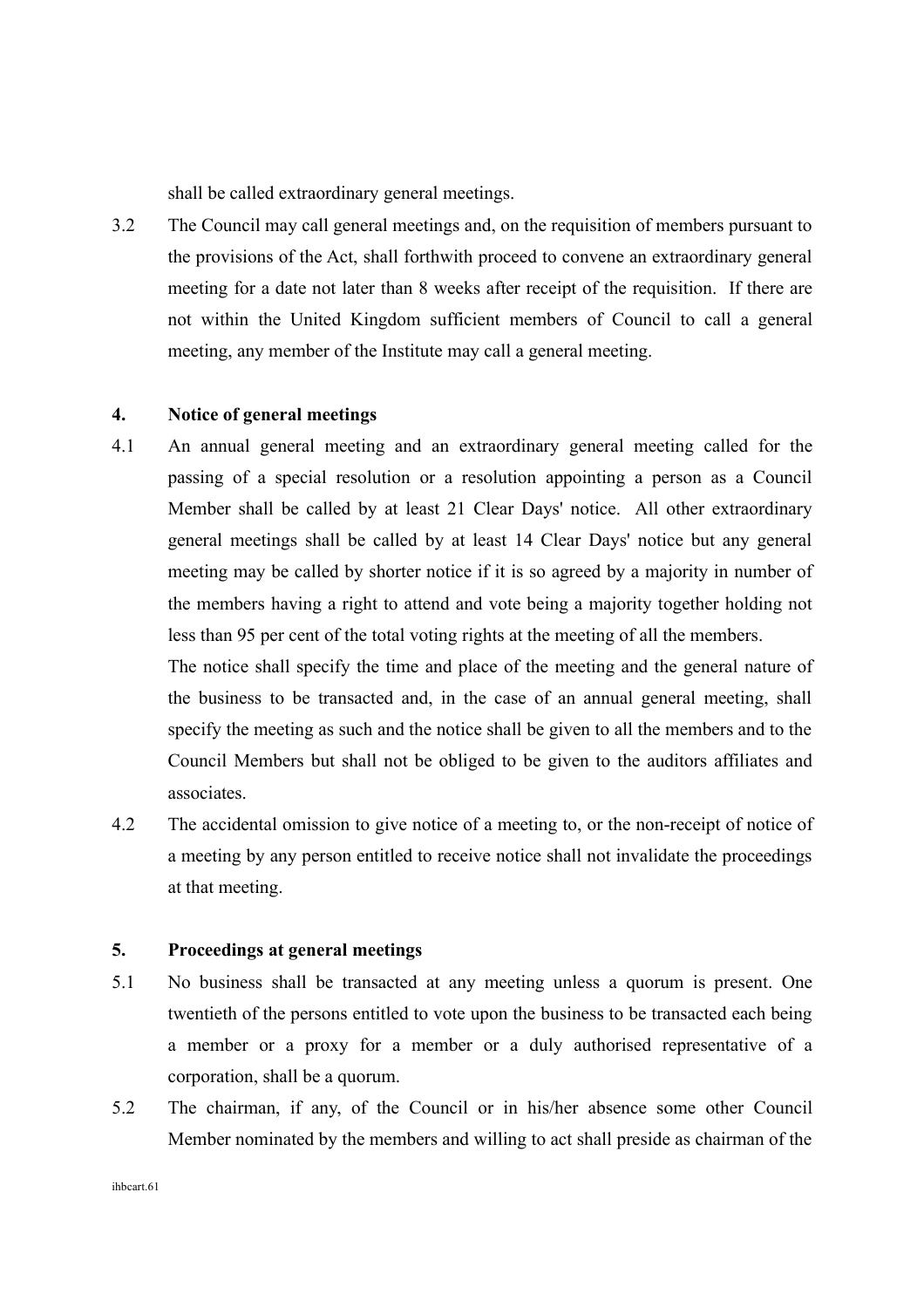meeting and if there is only one Council Member present and willing to act he/she shall be chairman but if neither the chairman nor such other Council Member (if any) be present within 15 minutes after the time appointed for holding the meeting the members present and entitled to vote shall elect one of their number present and willing to act to be chairman.

- 5.3 The chairman may, with the consent of a majority of the members present at a meeting at which a quorum is present (and shall if so directed by the meeting), adjourn the meeting from time to time to such place and time as he/she shall determine, but no business shall be transacted at an adjourned meeting other than business which might properly have been transacted at the meeting had the adjournment not taken place. When a meeting is adjourned for 14 days or more, at least 7 Clear Days' notice shall be given specifying the time and place of the adjourned meeting and the general nature of the business to be transacted. Otherwise it shall not be necessary to give any such notice.
- 5.4 At least twenty eight clear days prior to any general meeting resolutions required by any member or Council Member to be considered by the general meeting must be submitted in writing to the Secretary, with the names of the proposer and the seconder both of whom shall be members, resolutions proposed at the meeting without prior written notice which the general meeting is capable of dealing with shall subject to any requirements of the Act and these Articles be accepted and put to the meeting at the discretion of the chairman.
- 5.5 A resolution put to the vote of a meeting shall be decided on a show of hands unless before, or on the declaration of the result of, the show of hands a poll is duly demanded. Subject to the provisions of the Act, a poll may be demanded:
	- (a) by the chairman; or
	- (b) by at least two members having the right to vote at the meeting; or
	- (c) by a member or members representing not less than one-tenth of the total voting rights of all the members having the right to vote at the meeting;

and a demand by a person acting as proxy for a member shall be the same as a demand by that member.

5.6 Unless a poll is duly demanded a declaration by the chairman that a resolution has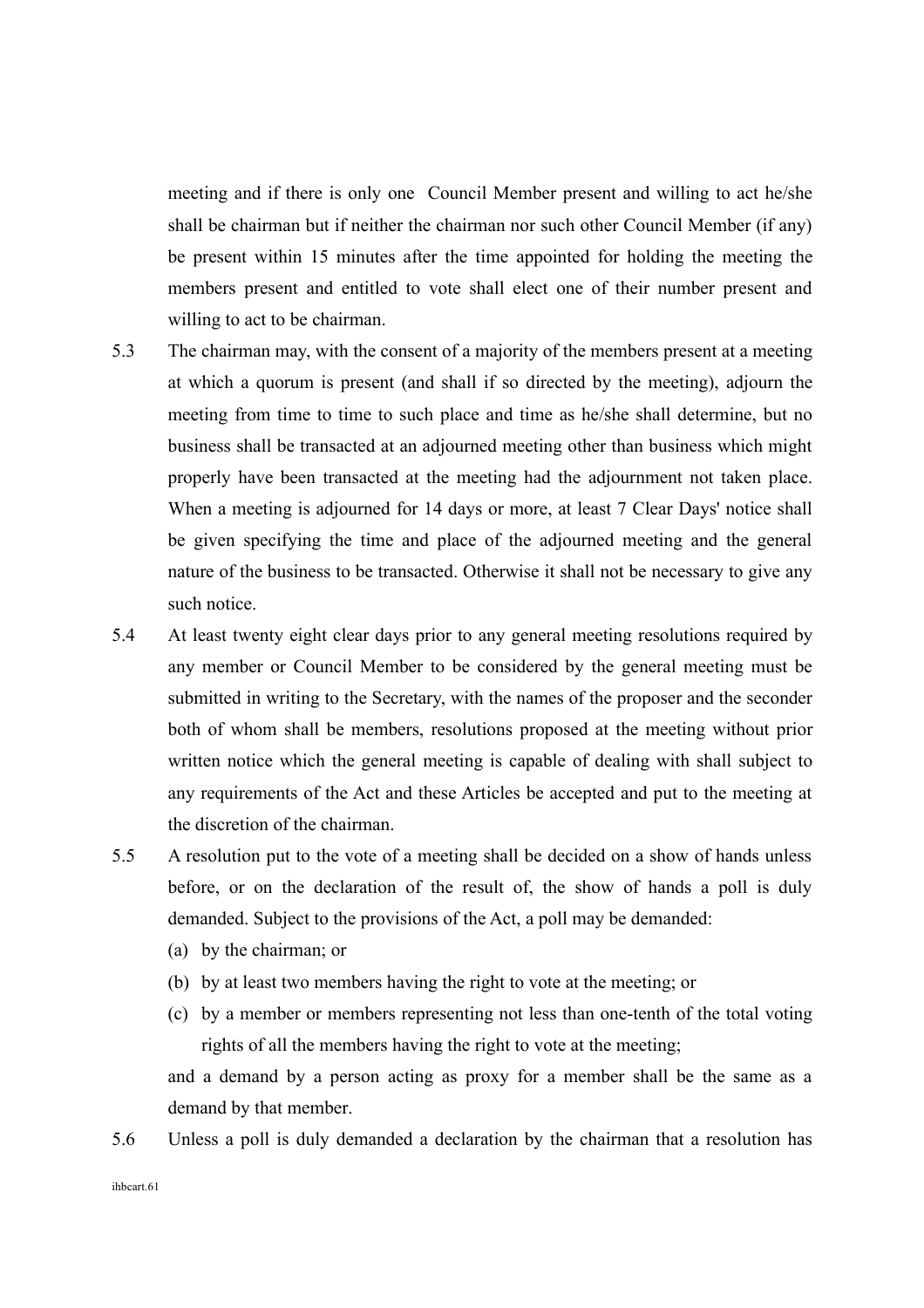been carried or carried unanimously, or by a particular majority, or lost, or not carried by a particular majority and an entry to that effect in the minutes of the meeting shall be conclusive evidence of the fact without a requirement for proof of the number or proportion of the votes recorded in favour of or against the resolution.

- 5.7 The demand for a poll may, before the poll is taken, be withdrawn but only with the consent of the chairman and a demand so withdrawn shall not be taken to have invalidated the result of a show of hands declared before the demand was made. If a poll is demanded before the declaration of the result of a show of hands and the demand is duly withdrawn, the meeting shall continue as if the demand had not been made.
- 5.8 A poll shall be taken as the chairman directs and he/she may appoint scrutineers (who need not be members) and fix a time and place for declaring the result of the poll. The result of the poll shall be deemed to be the resolution of the meeting at which the poll was demanded.
- 5.9 On a show of hands every member present in person shall have one vote. On a poll every member present in person or by proxy shall have one vote.
- 5.10 In the case of an equality of votes, whether on a show of hands or on a poll, the chairman shall be entitled to a casting vote in addition to any other vote he/she may have.
- 5.11 A poll demanded on the election of a chairman or on a question of adjournment shall be taken forthwith. A poll demanded on any other question shall be taken either forthwith or at such other time and place as the chairman directs not being more than 30 days after the poll is demanded. The demand for a poll shall not prevent the continuance of a meeting for the transaction of any business other than the question on which the poll was demanded.
- 5.12 No notice need be given of a poll not taken forthwith if the time and place at which it is to be taken are announced at the meeting at which it is demanded. In any other case at least 7 Clear Days' notice shall be given specifying the time and place at which the poll is to be taken.
- 5.13 A resolution in writing executed by or on behalf of each member who would have been entitled to vote upon it if it had been proposed at a general meeting at which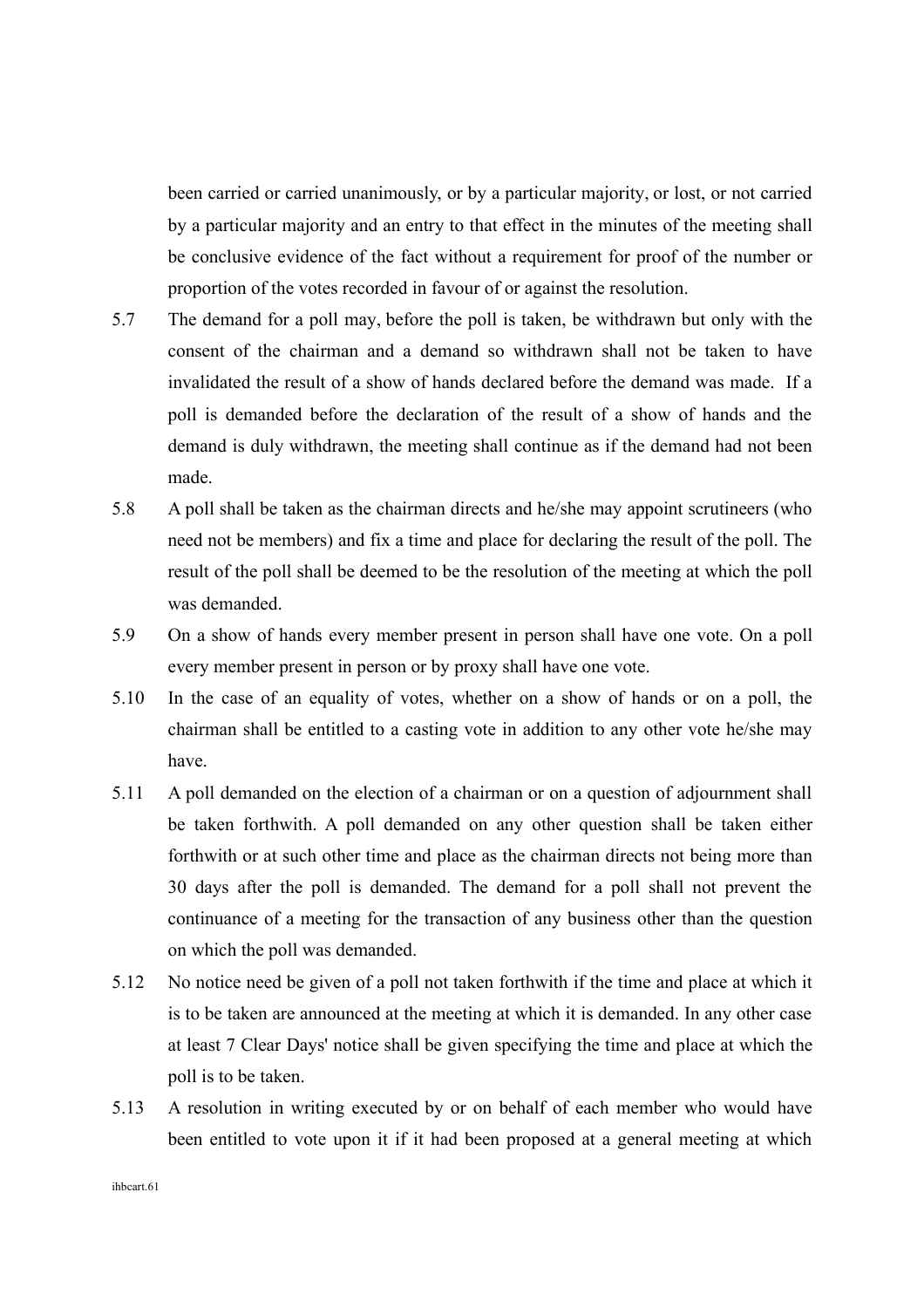he/she was present shall be as effectual as if it had been passed at a general meeting duly convened and held and may consist of several instruments in the like form each executed by or on behalf of one or more members.

5.14 An instrument appointing a proxy shall be in such written form as the Council approves and to be effective signed by the appointor and shall be deposited at the registered office of the Institute not less than 48 hours before the time of the meeting as stated in the notice convening the meeting.

#### **6. Number of Council Members**

- 6.1 Unless otherwise determined by ordinary resolution, the maximum number of Council Members shall be thirty and shall be not less than four and those Council Members appointed shall subject to the provisions of these Articles be the Council.
- 6.2 Each Council Member must be a member of the Institute.

### **7. Powers of the Council**

- 7.1 Subject to the provisions of the Act, the Memorandum of Association and the Articles and to any directions given by special resolution, the business of the Institute shall be managed by the Council which may exercise all the powers of the Institute. No alteration of the Memorandum or Articles and no such direction shall invalidate any prior act of the Council which would have been valid if that alteration had not been made or that direction had not been given. The powers given by this regulation shall not be limited by any special power given to the members of the Council by the Articles and a meeting of the Council at which a quorum is present may exercise all powers exercisable by the Council.
- 7.2 The Council may, by power of attorney for a period not exceeding twelve months, or otherwise, appoint any Council Member to be the agent of the Institute for such specific but not general purposes and on such conditions as they shall by resolution determine but this shall not include authority for the agent to delegate all or any of his/her powers.
- 7.3 The Council shall establish and may from time to time amend the Code of Conduct setting out the rules of conduct and byelaws with which members, affiliates,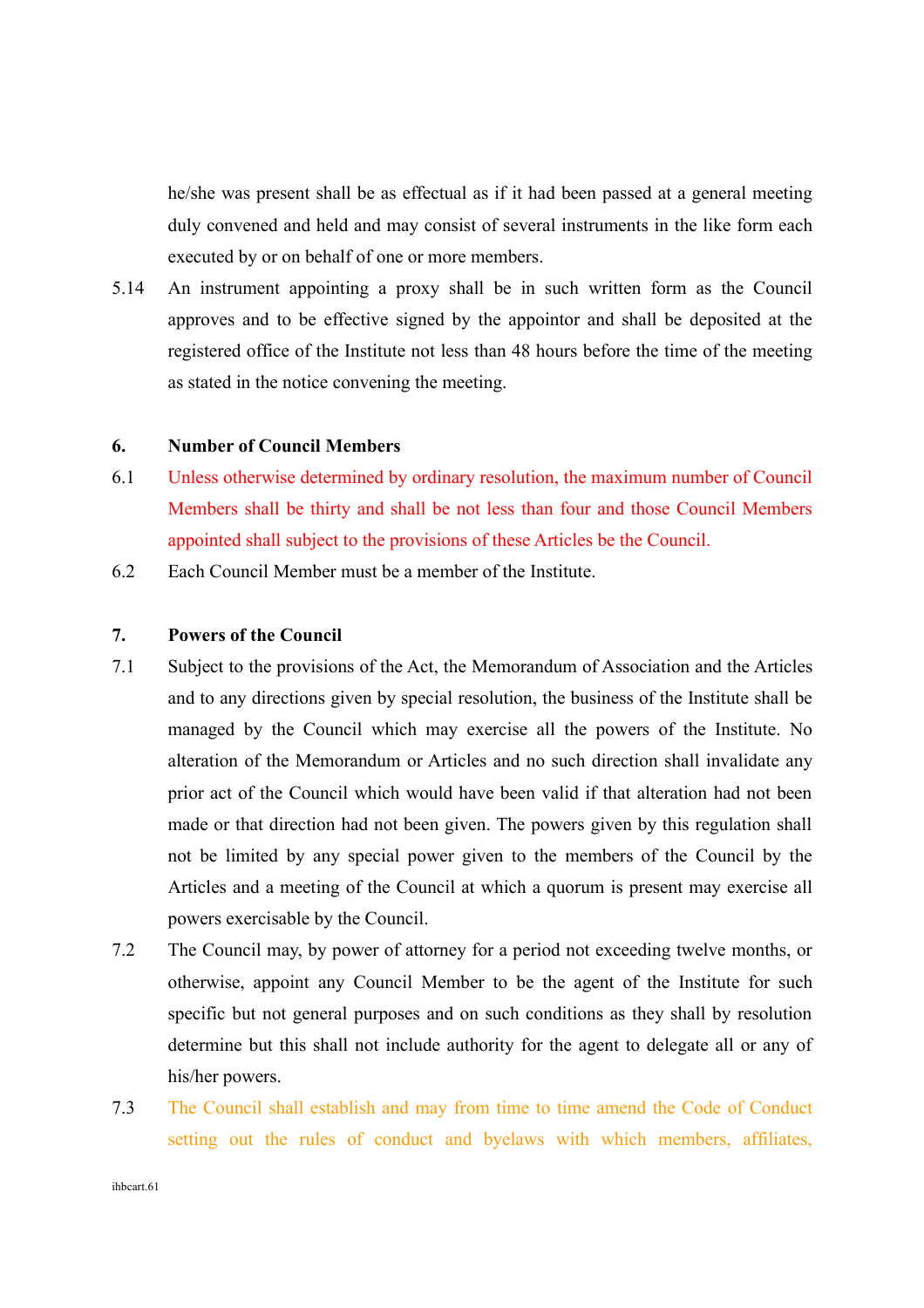associates and student members shall comply and setting out any disciplinary procedure(s) by which any member, affiliate or associate who is alleged to have breached the Code of Conduct shall be investigated and in accordance with which any disciplinary action shall be taken.

### **8. Delegation of Council Members' powers**

- 8.1 The Council may where those powers may more conveniently be undertaken by such a committee delegate any of their administrative powers to any committee consisting of one or more Council Members or other persons whose actions shall be governed by the Articles and in particular the Council shall appoint a Disciplinary Committee to consider all proceedings brought under the Code of Conduct.
- 8.2 All acts and proceedings of any committee shall be fully and promptly reported to the Council in writing.

#### **9. Appointment of Council Members**

- 9.1 The Institute shall divide the United Kingdom into 13 regions each represented by a branch the boundaries of each region represented by a branch may be varied and/or approved from time to time by the Council and shall be deemed to be unchanged in the absence of any resolution of the Council to the contrary made not less than twenty eight days prior to an annual general meeting.
- 9.2 The members in each branch shall be entitled to nominate a single Council Member to represent that branch and each branch shall notify the Council of the identity of their nominee forthwith on appointment and in the absence of notice the previous nominee shall be deemed to have been notified unless that person shall no longer be a member in which case the Council may (but shall not be obliged) to invite a representative of the branch who shall upon accepting the invitation in writing become a Council Member and a list of all the branch nominees names received or deemed to have been received by the Council shall be issued with the notice of annual general meeting and each of the persons so named shall be deemed to be elected at such meeting in the absence of a special resolution to the contrary proposed and passed at that annual general meeting. The branch nominated Council Members shall hold office only until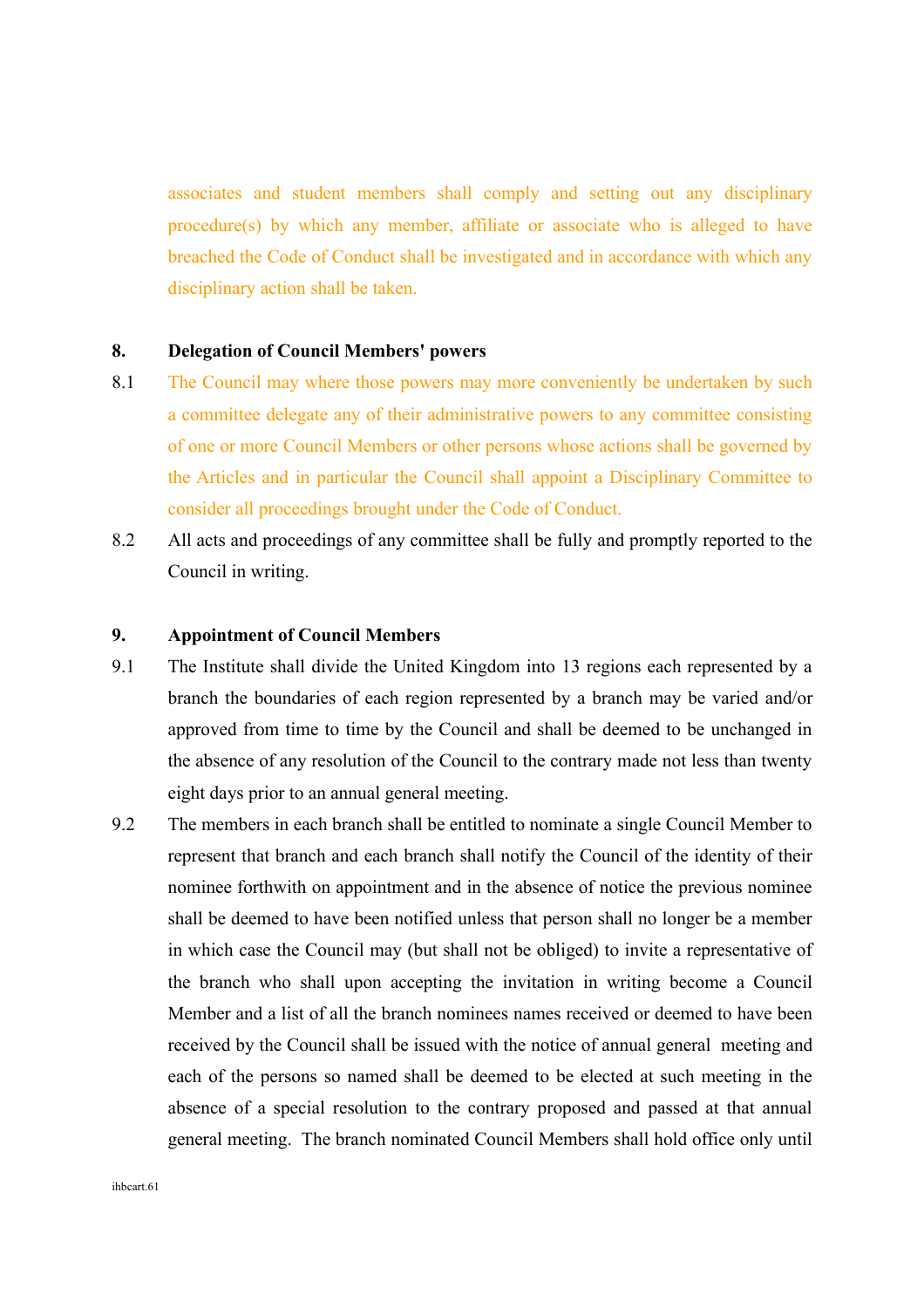the next annual general meeting at which time they shall be deemed to automatically retire at the end of such meeting whereupon the new branch nominated Council Members shall (in the absence of a resolution as aforesaid) be deemed to be elected.

- 9.3 Further Council Members up to the maximum authorised number may be elected at each annual general meeting.
- 9.4 The annual general meeting shall vote from amongst the Council Members elected at that meeting for the Council Members who shall until the next annual general meeting hold the following offices and in the case of more than one person being nominated to hold such office the Council Members appointed shall be those receiving the largest number of votes at such meeting:
	- (a) Chairman;
	- (b) Vice Chairman;
	- (c) Treasurer;
	- (d) Education Officer;
	- (e) Publicity Officer;
	- (f) Membership Secretary;
	- (g) Context Editor.

A Council Member who is also an officer shall have only one vote.

Notice of nomination for each officer or Council Member shall be included in the notice of annual general meeting.

- 9.5 Each nominee for the offices and Council Members as referred to in articles 9.3 and 9.4 shall be nominated by at least one and seconded by at least two further members (other than the nominee himself) notice of such nomination and seconding to be sent in writing to the Institute's registered office not less than 3 days prior to the annual general meeting or handed to the Secretary not less than 24 hours prior to the Annual general meeting. A member may nominate or second in total a maximum of 5 members to be Council Members. Voting for branch nominees shall not be taken as a nomination for these purposes.
- 9.6 Every Council Member shall be deemed to retire at the conclusion of the annual general meeting following that at which he/she was appointed in the absence of his/her re-election.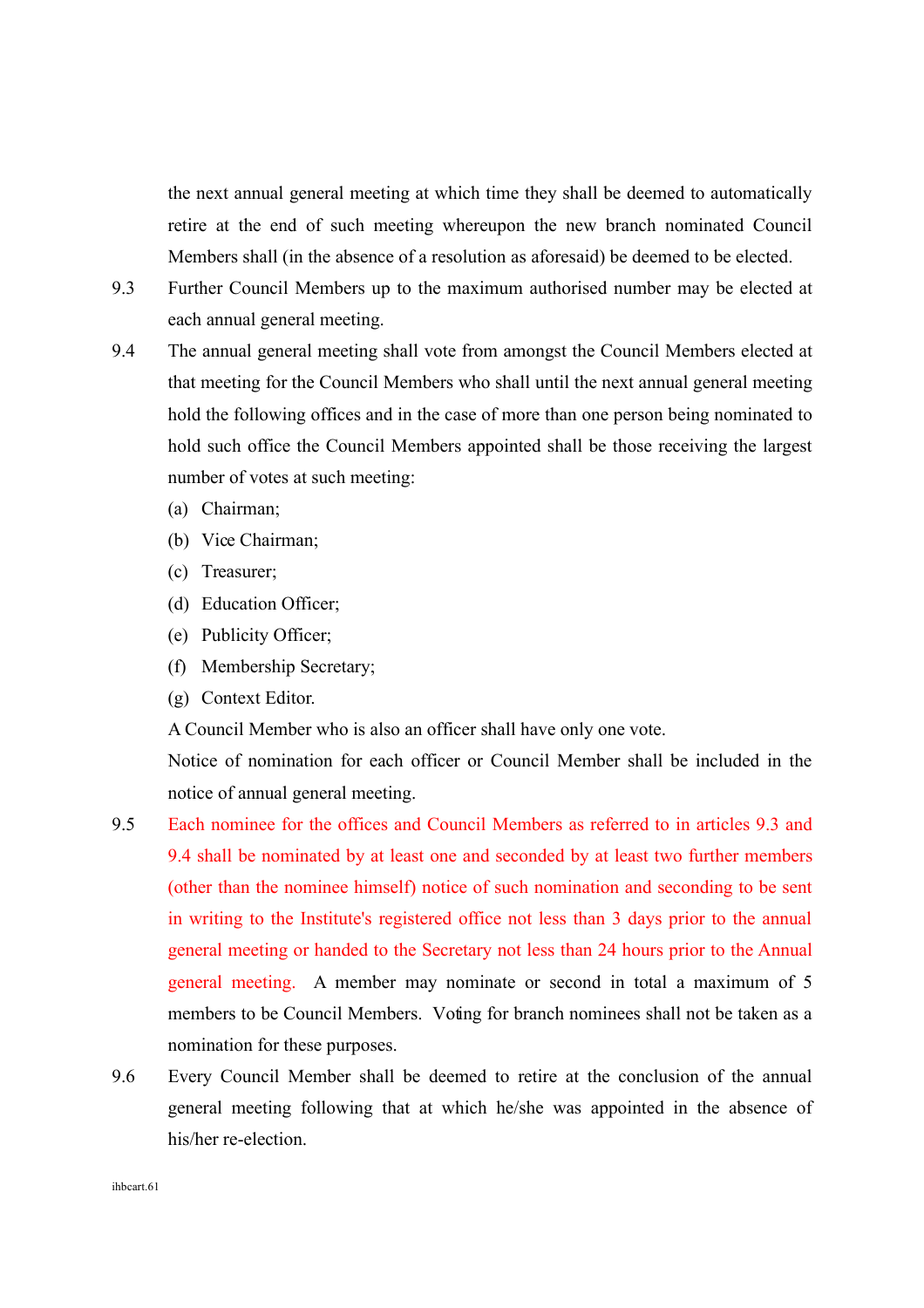- 9.7 In the event that the number of Council Members is less than the maximum allowed the Council may co-opt such further members as it shall in its absolute discretion determine who shall serve as Council Members until the next annual general meeting or such shorter time as the Council shall determine.
- 9.8 The Council of the Institute shall from time to time be able to appoint to Council observers, members of Council, but without voting rights, as long as the overall number limit for the membership of Council is not exceeded.

#### **10. Disqualification and removal of Council Members**

- 10.1 The office of a Council Member shall be vacated if:
	- (a) he/she ceases to be a Council Member by virtue of any provision of the Act or he/she becomes prohibited by law from being a Council Member; or
	- (b) he/she becomes bankrupt or makes any arrangement or composition with his/her creditors generally; or
	- (c) he/she is, or may be, suffering from mental disorder and either:
		- (i) he/she is admitted to hospital in pursuance of an application for admission for treatment under the Mental Health Act 1983 or, in Scotland, an application for admission under the Mental Health (Scotland) Act 1984; or
		- (ii) an order is made by a court having jurisdiction (whether in the United Kingdom or elsewhere) in matters concerning mental disorder for his/her detention or for the appointment of a receiver, curator bonis or other person to exercise powers with respect to his/her property or affairs; or
	- (d) he/she resigns his/her office by notice to the Institute in writing; or
	- (e) he/she shall for more than 6 consecutive months have been absent without permission of the Council from meetings of Council held during that period and the Council resolves that his/her office be vacated.

# **11. Remuneration of Council Members and payment of expenses**

11.1 The provisions of the Memorandum of Association as to the remuneration of members and payment of their expenses shall apply.

#### **12. Appointments and interests of Council Members**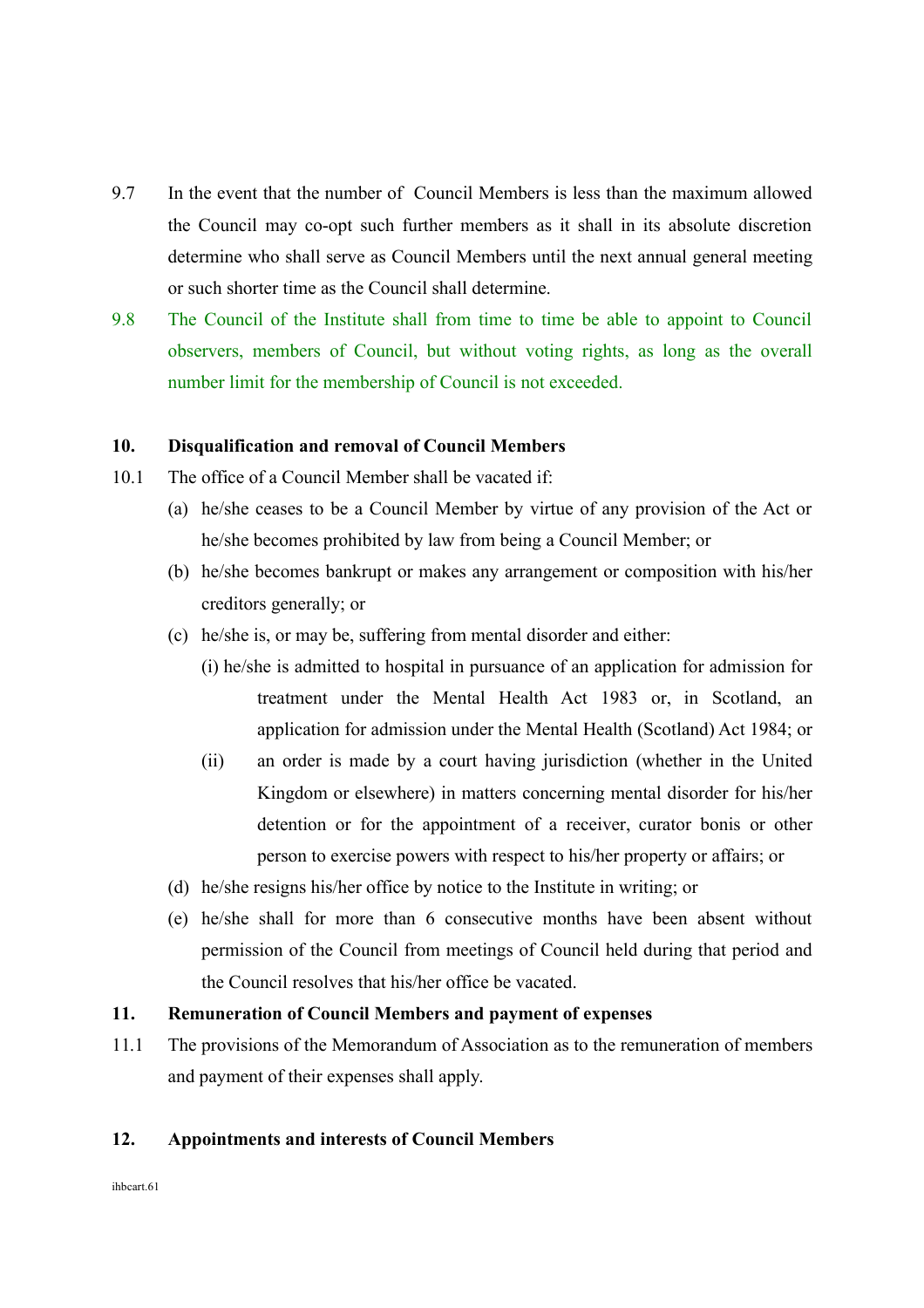- 12.1 Subject to the provisions of the Act and of the Memorandum of Association, the Council Members may appoint not more than one of their number to hold an executive office of the Institute and may enter into an agreement or arrangement with such Council Member for his/her employment by the Institute or for the provision by him of any services outside the scope of the ordinary duties of a Council Member and for such remuneration for his/her employment or services as the Council Members shall in the circumstances consider reasonable. Any appointment of a Council Member to an executive office shall terminate if he/she ceases to be a Council Member but without prejudice to any claim to damages for breach of the contract of service between the Council Member and the Institute.
- 12.2 Subject to the provisions of the Act and the Memorandum of Association and provided that he/she has disclosed to the Council the nature and extent of any material interest of his/her, a Council Member notwithstanding his/her office:
	- (a) may be a party to, or otherwise be interested in, any transaction or arrangement with the Institute or in which the Institute is otherwise interested;
	- (b) may be a Council Member of, or employed by, or a party to any transaction or arrangement with, or otherwise interested in, any body corporate promoted by the Institute or in which the Institute is otherwise interested; and
	- (c) shall not, by reason of his/her office, be accountable to the Institute for any benefit which he/she derives from any such office or employment from any such transaction or arrangement or from any interest in any such body corporate and no such transaction or arrangement shall be liable to be avoided on the ground of any such interest or benefit.
- 12.3 For the purposes of Article 12.2:
	- (a) a general notice given to the Council that a Council Member is to be regarded as having an interest of the nature and extent specified in the notice in any transaction or arrangement in which a specified person or class of persons is interested shall be deemed to be a disclosure that the Council Member has an interest in any such transaction of the nature and extent so specified;
	- (b) an interest of which a Council Member has no knowledge and of which it is unreasonable to expect him to have knowledge shall not be treated as an interest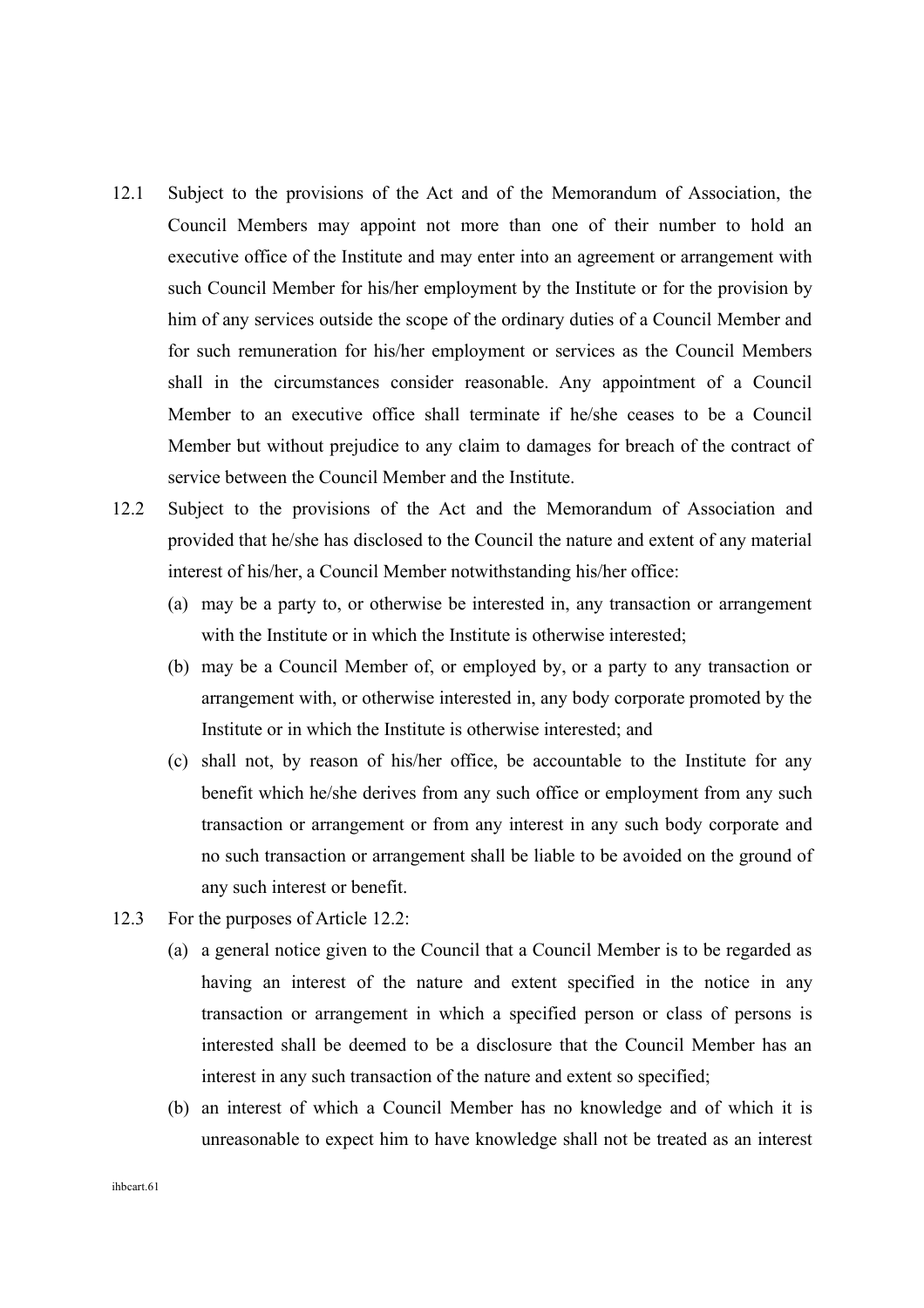of his/her; and

(c) a Council Member declaring an interest shall withdraw from such part of any meeting during which discussions and/or any vote is held in respect of the matter in relation to which he/she has such interest.

### **13. Proceedings of the Council**

- 13.1 Subject to the provisions of the Articles, the Council Members may regulate their proceedings as they think fit provided that each Council Member present in the United Kingdom shall be entitled to receive written notice of each Council meeting. A Council Member may, and the Secretary at the request of a Council Member shall, call a meeting of the Council. It shall not be necessary to give notice of a meeting to a Council Member who is absent from the United Kingdom. Questions arising at a meeting shall be decided by a majority of votes. In the case of an equality of votes, the chairman shall have a second or casting vote. A Council Member who is also an alternate Council Member shall be entitled in the absence of his/her appointor to a separate vote on behalf of his/her appointor in addition to his/her own vote.
- 13.2 The quorum for the transaction of the business of the Council may be fixed by the Council and unless so fixed at any other number shall be six.
- 13.3 The continuing Council Members or a sole continuing Council Member may act notwithstanding any vacancies in their number, but, if the number of Council Members is less than the number fixed as the quorum, the continuing Council Members or member may act only for the purpose of filling vacancies or of calling a general meeting.
- 13.4 If the chairman is unwilling to act as such a Council Member appointed by the Council shall preside at every meeting of the Council at which he/she is present.
- 13.5 A resolution in writing signed by all the Members of the Council entitled to receive notice of a meeting of the Council or of a committee of members shall be as valid and effectual as if it had been passed at a Council meeting or by a committee of Council Members duly convened and held and may consist of several documents in the like form each signed by one or more Council Members; but a resolution signed by an alternate Council Member need not also be signed by his/her appointor and, if it is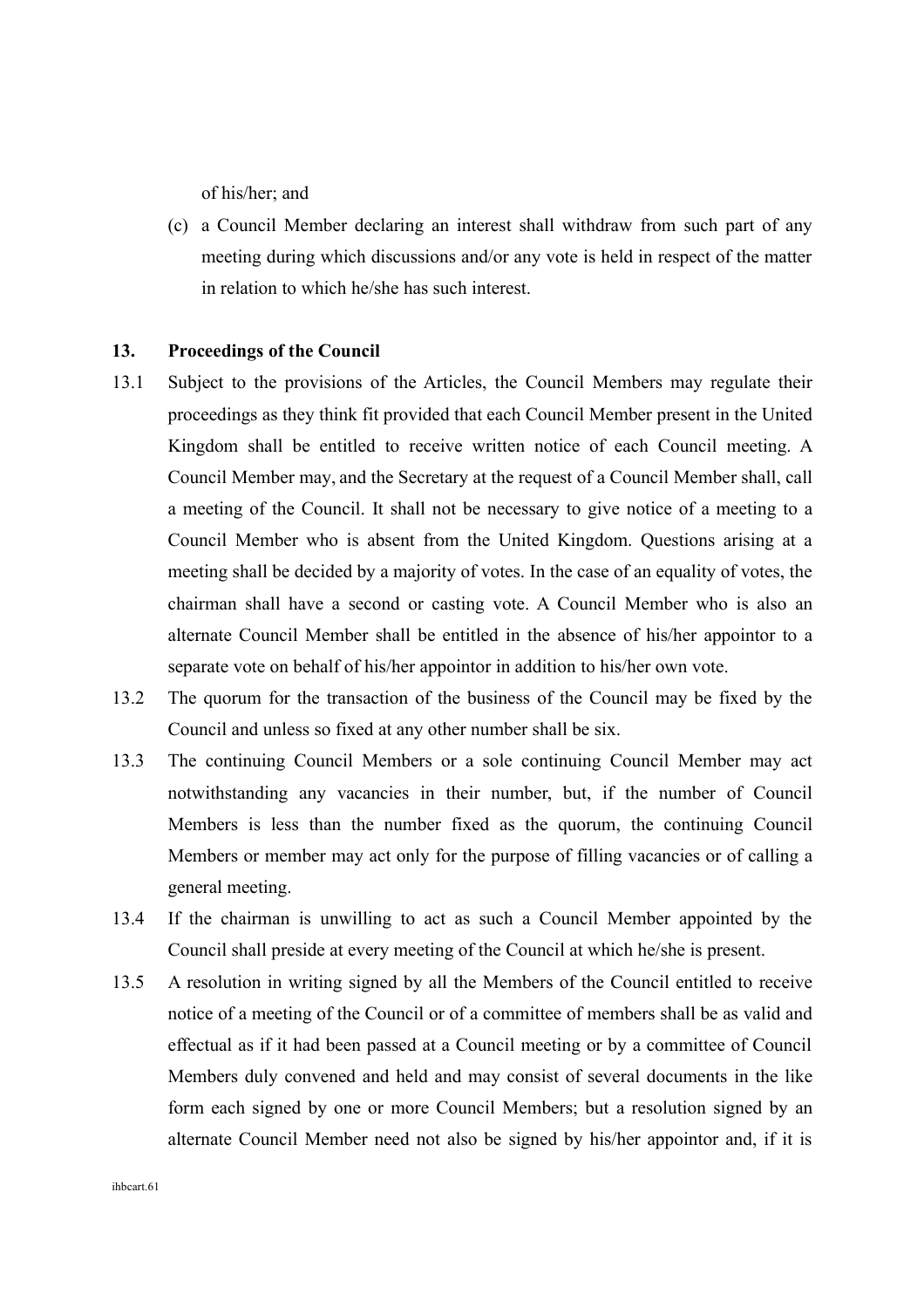signed by a Council Member who has appointed an alternate Council Member, it need not be signed by the alternate Council Member in that capacity.

13.6 The Members in each branch shall procure that branch nominees shall not less than annually and at any other time at the request of the Council, report their activities to the Council in writing and provide details of all income and expenditure of the branch during the preceding period since the last request was made by the Council and all such income shall be held on behalf of the Institute and applied in accordance with the directions of the Council from time to time.

# **14. Secretary**

14.1 Subject to the provisions of the Act, the Secretary shall be a Council Member appointed by the Council for such term, at such remuneration and upon such conditions as they may think fit; and any Secretary so appointed may be removed by them from that position.

#### **15. Minutes**

- 15.1 The Council shall cause minutes to be made in books kept for the purpose and available for inspection by membership upon prior request in writing:
	- (a) of all appointments of officers; and
	- (b) of all proceedings at meetings of the Institute, and of the Council, and of committees of Council Members, including the names of the Council Members present at each such meeting.

Minutes of all Council meetings shall be issued to each branch within thirty days of the approval of such minute by the Council.

### **16. President, vice presidents and patrons**

16.1 The Council may in their absolute discretion appoint any person to be the president of the Institute and any person or persons to be vice presidents or patrons of the Institute for such term or terms as shall be specified by the Council at the time of the appointment. Such persons shall not by virtue only of such appointment become members, affiliates, associates or Council Members, such appointments being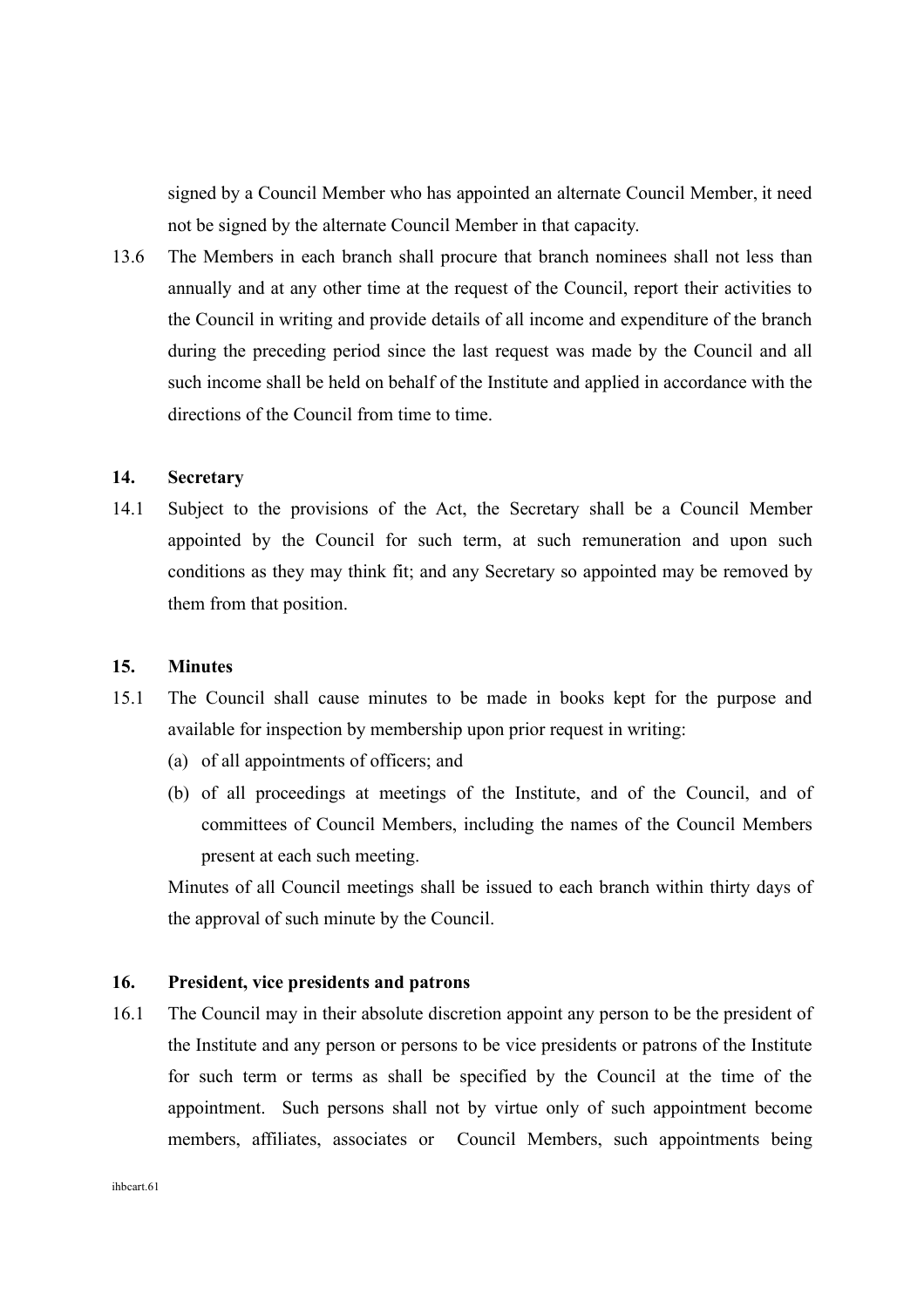entirely honorary.

### **17. Accounts**

17.1 No member shall (as such) have any right of inspecting any accounting records or other book or document of the Institute except as conferred by statute or as authorised by the Council or by ordinary resolution of the Institute.

### **18. Notices**

- 18.1 Any notice to be given to or by any person pursuant to the Articles shall be in writing.
- 18.2 A member present, either in person or by proxy, at any meeting of the Institute shall be deemed to have received notice of the meeting and, where requisite, of the purposes for which it was called.

# **19. Winding up**

19.1 On the winding-up and dissolution of the Institute the provisions of the memorandum of association shall have effect as if repeated in the Articles.

### **20. Indemnity**

20.1 Subject to the provisions of the Act but without prejudice to any indemnity to which a Council Member may otherwise be entitled, every Council Member or other officer or auditor of the Institute shall be indemnified out of the assets of the Institute against any liability incurred by him in defending any proceedings, whether civil or criminal, in which judgment is given in his/her favour or in which he/she is acquitted or in connection with any application in which relief is granted to him by the court from liability for negligence, default, breach of duty or breach of trust in relation to the affairs of the Institute.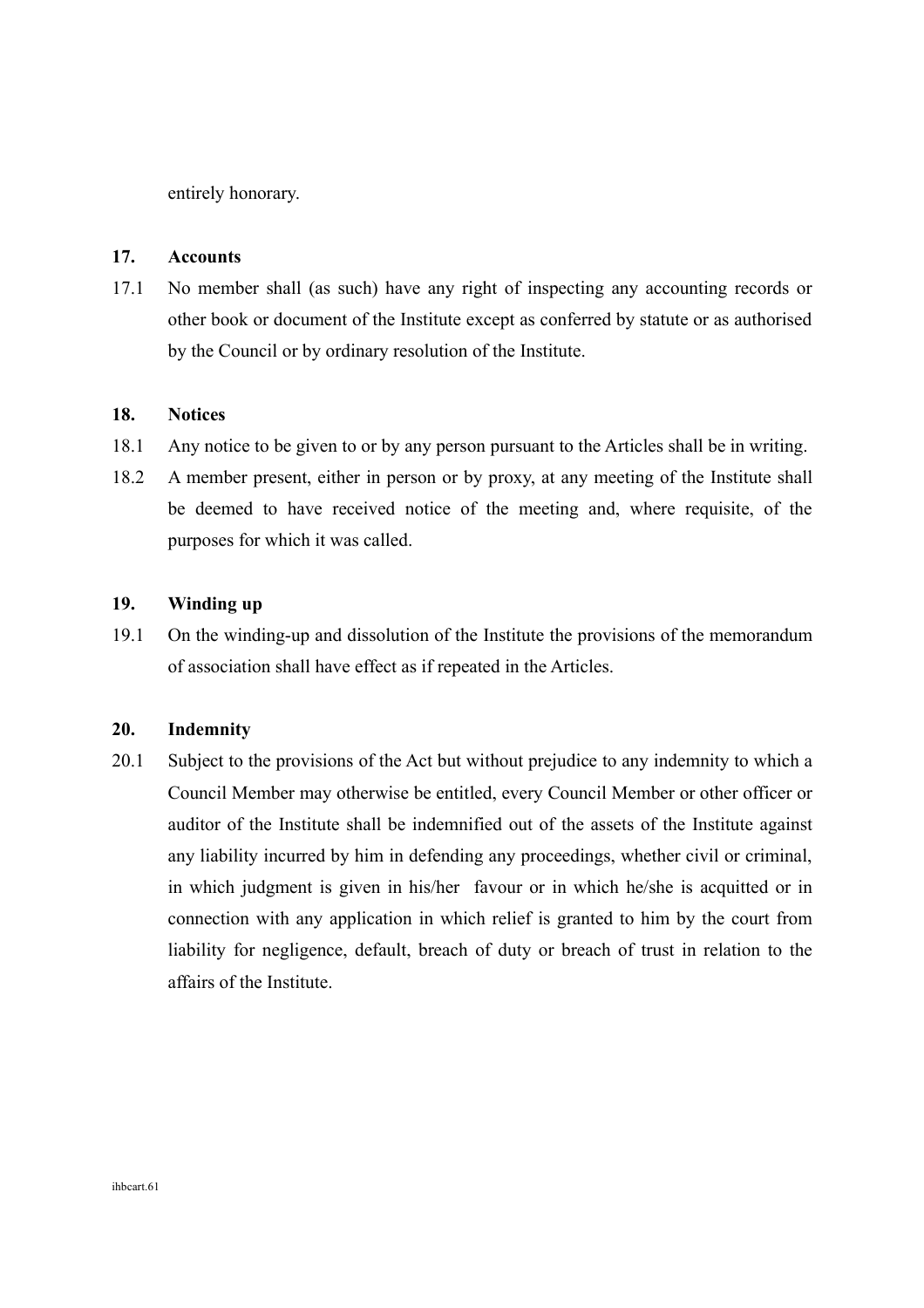# **Names and Addresses of Subscribers**

| Mary Elizabeth King      | 24 Beech Road<br>Aughton<br>Ormskirk<br>Lancs L39 6SJ                   |  |
|--------------------------|-------------------------------------------------------------------------|--|
|                          |                                                                         |  |
|                          |                                                                         |  |
|                          |                                                                         |  |
|                          |                                                                         |  |
|                          |                                                                         |  |
|                          |                                                                         |  |
| Alan George Taylor       | 15 Village Gardens<br>Walton on the Hill<br>Stafford<br>Staffs ST17 OLL |  |
|                          |                                                                         |  |
|                          |                                                                         |  |
|                          |                                                                         |  |
|                          |                                                                         |  |
|                          |                                                                         |  |
| Christopher Gordon Smith | 24 Middle Street<br>Stroud<br>Gloucester<br>GL5 1DZ                     |  |

Signature of Witness ........................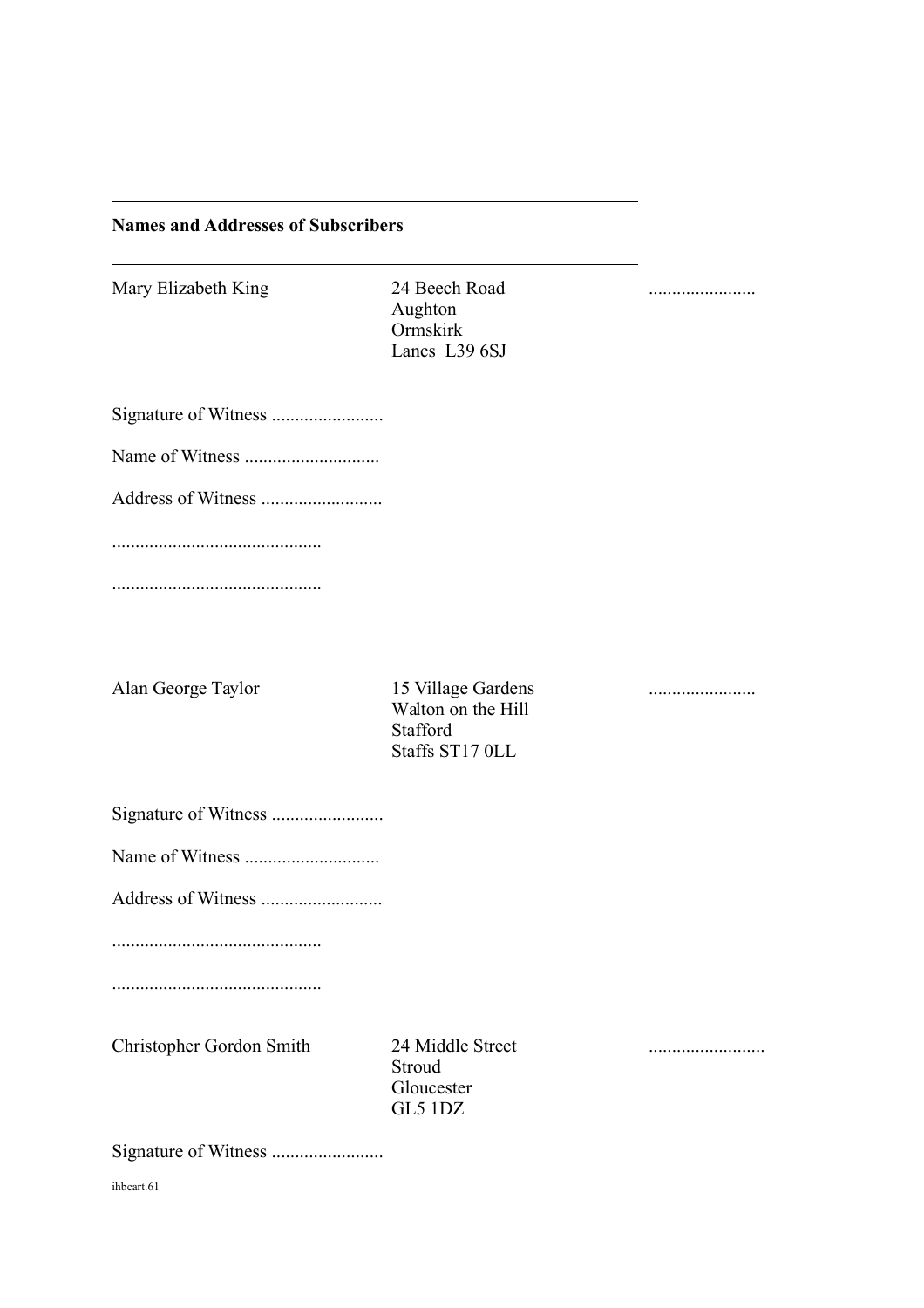Name of Witness .............................

Address of Witness ..........................

.............................................

.............................................

Richard John Morrice Old Laundry Cottage ....................... Mote Road

> Ivy Hatch Nr Sevenoaks Kent TN15 0NT

Signature of Witness ........................

Name of Witness .............................

Address of Witness ..........................

.............................................

.............................................

Robert Alan Parkinson The Old Priory ........................

Priory Lane Bicester Oxfordshire OX6 7BG

Signature of Witness ........................

Name of Witness .............................

Address of Witness ..........................

.............................................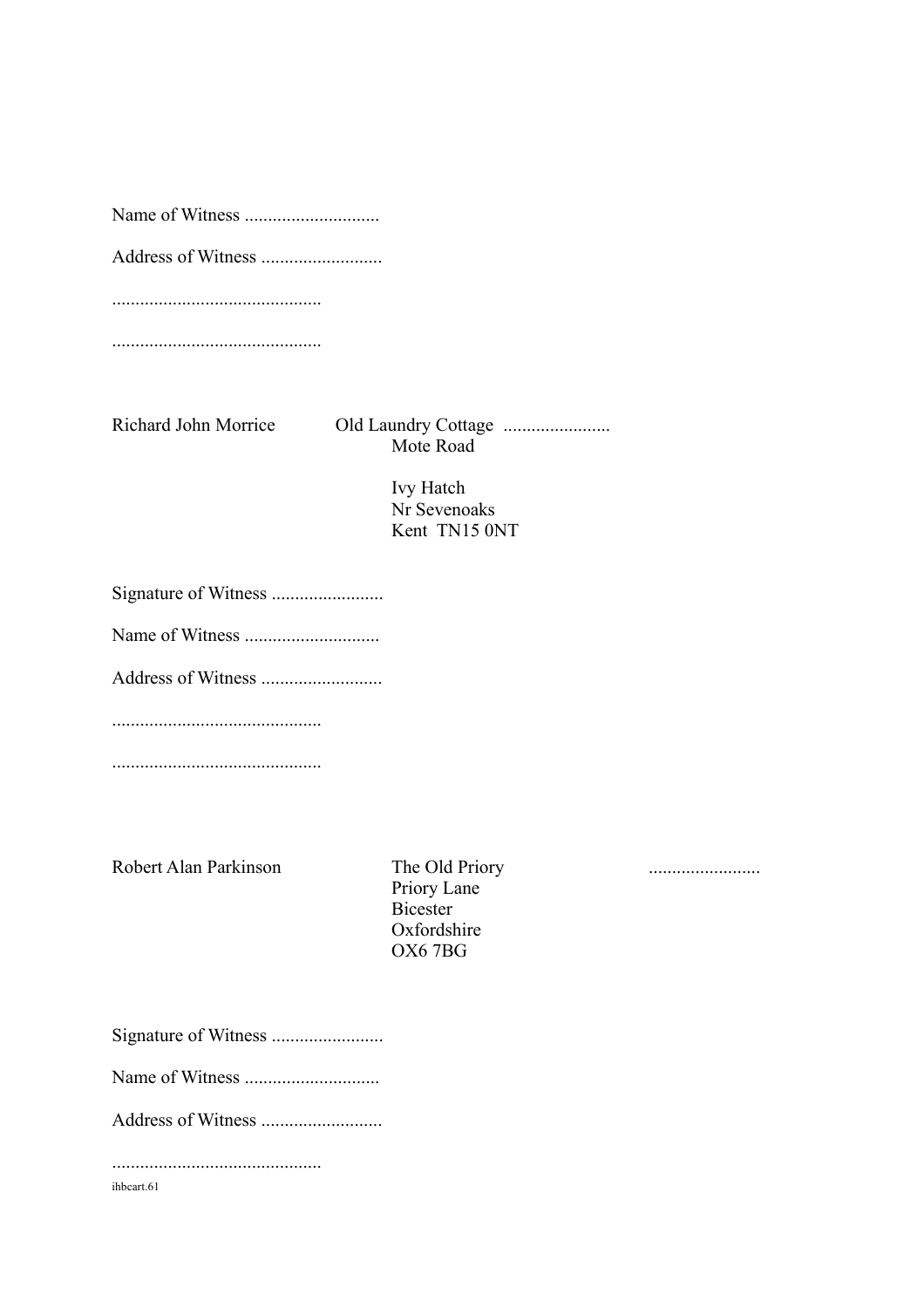.............................................

Nikolas Giles Astley Manor House .........................

Wells Road Hallatrow Bristol BS18 5EJ

Signature of Witness ........................

Name of Witness

Address of Witness ..........................

.............................................

.............................................

Robert Julian Kindred 4 Henley Road ..........................

Ipswich Suffolk IP1 3SF

Signature of Witness ........................

Name of Witness .............................

Address of Witness ..........................

.............................................

.............................................

Kathryn Elizabeth Baird Hawthorn Cottage ..........................

Oak Lane Treflach **Oswestry**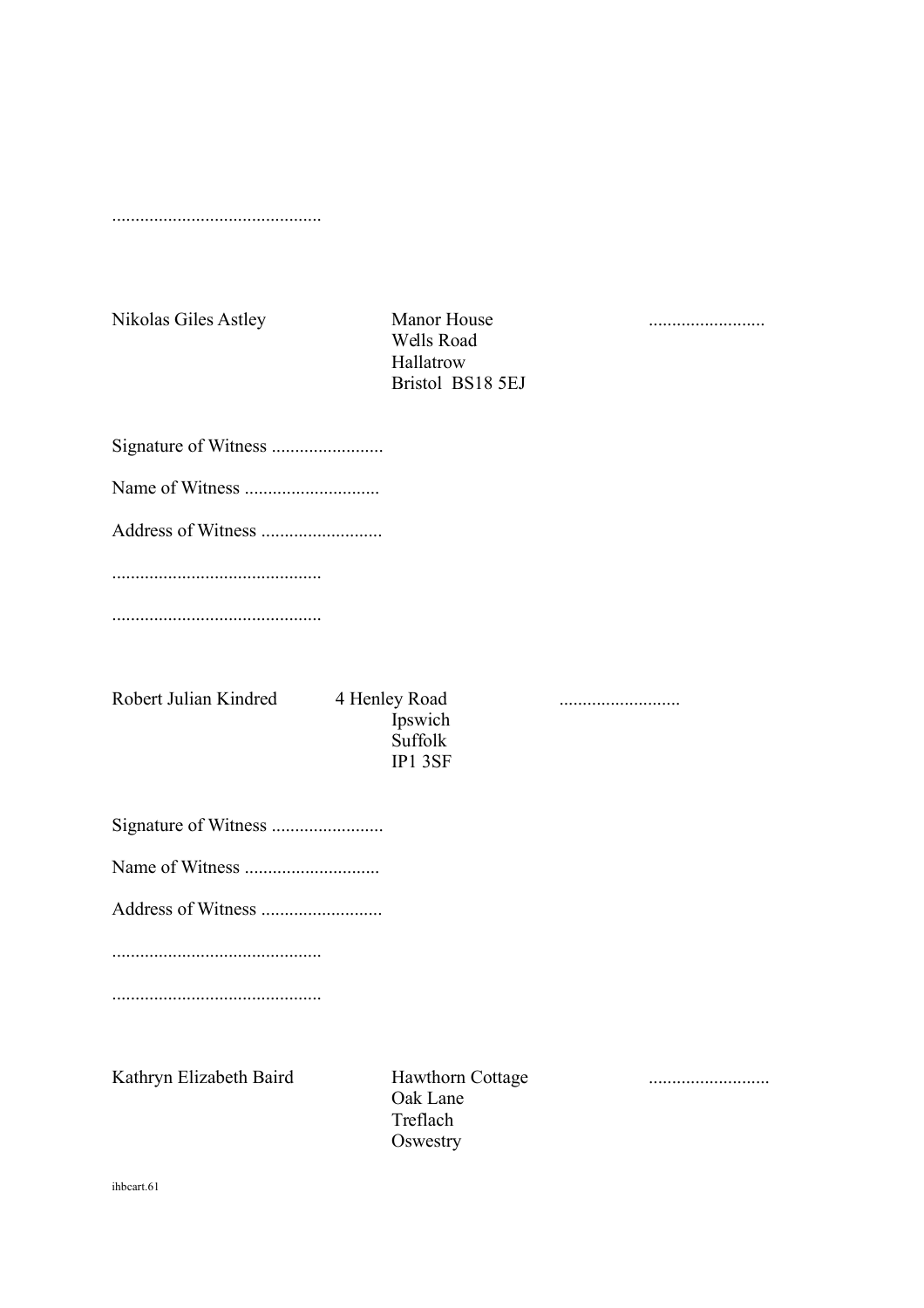# Shropshire SY10 9HE

| John Selby | 77 Deacons Lane<br>Ely<br>Cambridgeshire CB7 4PS |  |
|------------|--------------------------------------------------|--|
|            |                                                  |  |
|            |                                                  |  |
|            |                                                  |  |
|            |                                                  |  |
|            |                                                  |  |

.............................................

Philip Grover 7 Palmer Road ............................. Sutton-on-Trent Newark Notts NG23 6PP

Signature of Witness ........................

Name of Witness .............................

Address of Witness ..........................

.............................................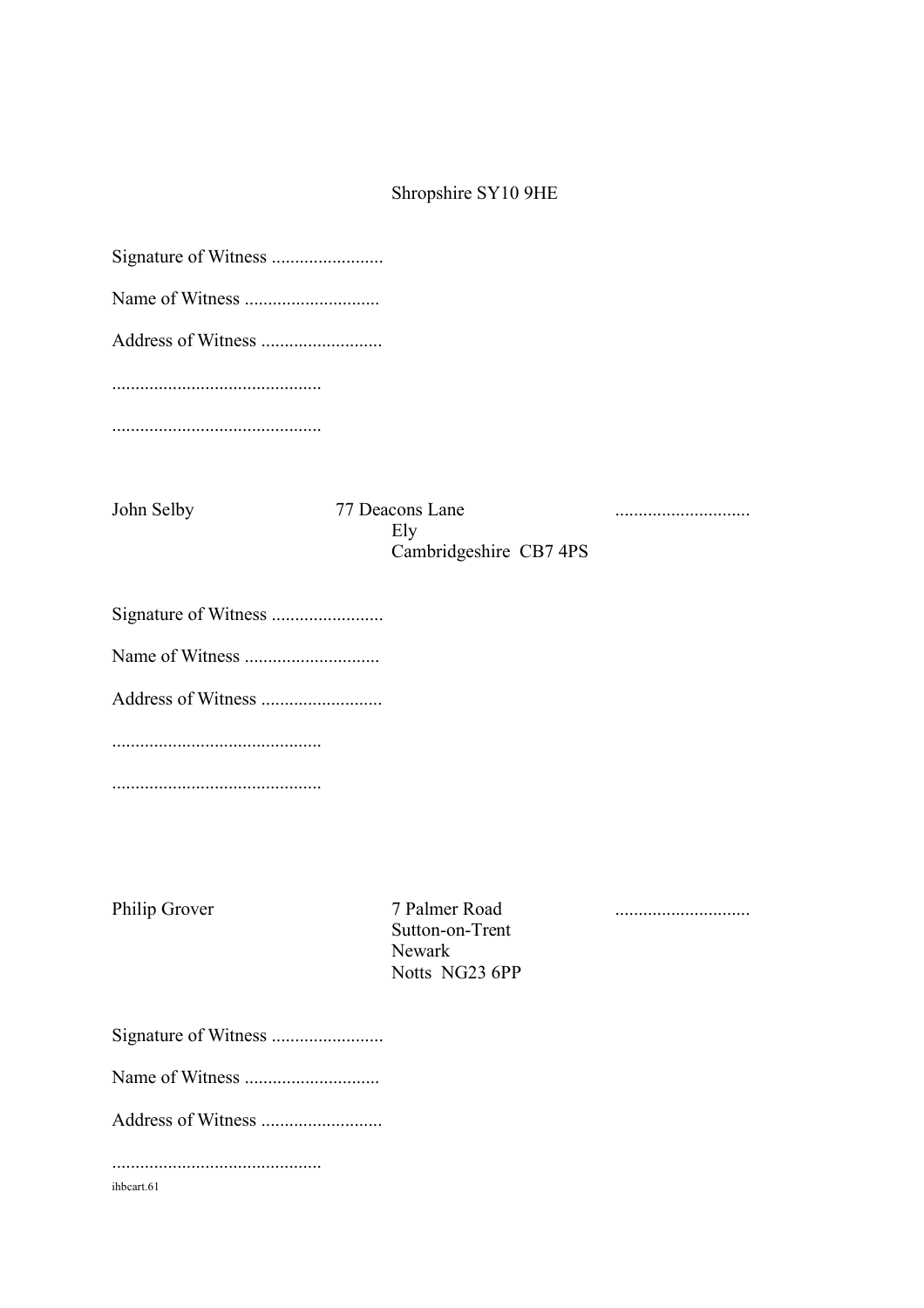.............................................

David B Lovie 29 Whitton Way .............................. Gosforth Newcastle upon Tyne Tyne & Wear NE3 3HY

Signature of Witness ........................

Name of Witness .............................

Address of Witness ..........................

.............................................

.............................................

Elizabeth Marten 10 Kristiansand Way .............................. Letchworth Herts SG6 1UE

Signature of Witness ........................

Name of Witness .............................

Address of Witness ..........................

.............................................

.............................................

Julia Smith 49 Chaucer Drive ............................... Aylesbury Bucks HP21 7LH

Signature of Witness ........................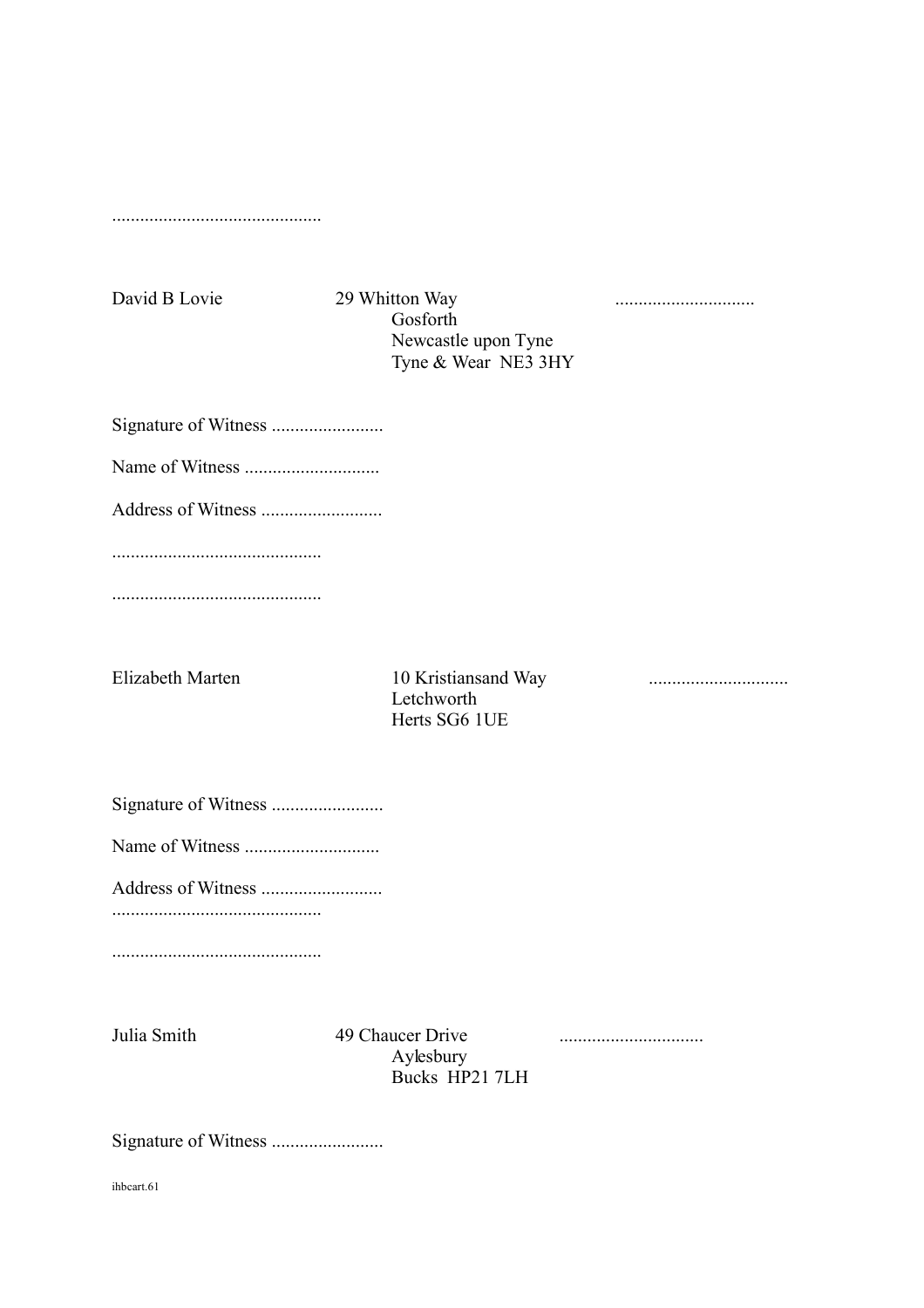Name of Witness .............................

Address of Witness ..........................

.............................................

.............................................

Graham Arnold 13 Sefton Drive ........................... Liverpool L8 3SD

- Signature of Witness ........................
- Name of Witness .............................

Address of Witness ..........................

.............................................

.............................................

Marion Brinton 57 Coronation Road ............................. Basingstoke Hants RG21 4EZ

Signature of Witness ........................

Name of Witness .............................

Address of Witness ..........................

.............................................

.............................................

Ronnie Robertson White Lodge ............................... 18 High Street Fochabers Moray IV32 7EP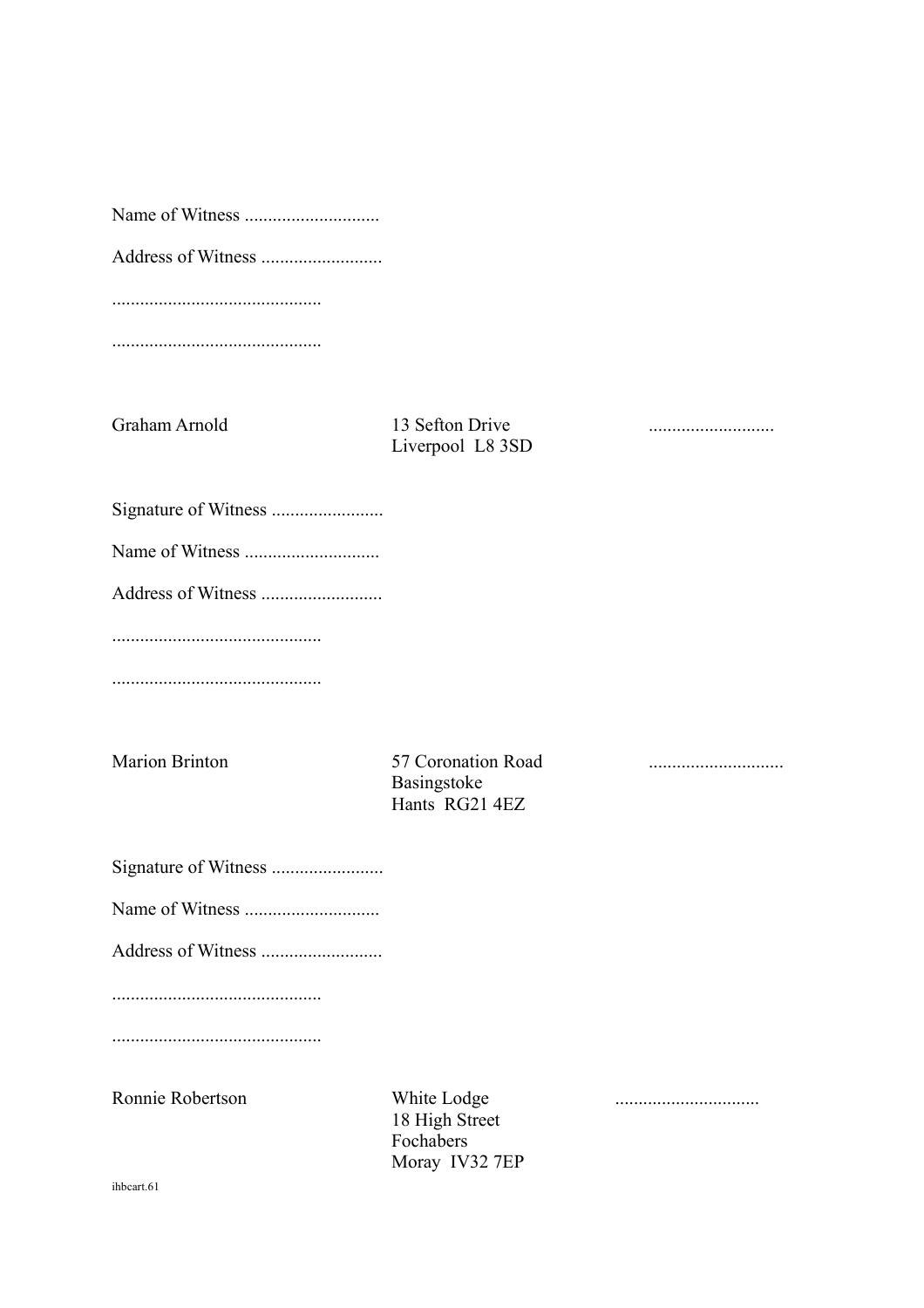Address of Witness ..........................

.............................................

.............................................

Lawrence Manogue 10 College Avenue ...............................

Bangor County Down BT20 8HJ

Signature of Witness ........................

Name of Witness .............................

Address of Witness ..........................

.............................................

.............................................

Neil Sumner 10 High Street .............................. Penarth South Glamorgan CF 64 1EZ

Name of Witness .............................

Address of Witness ..........................

.............................................

.............................................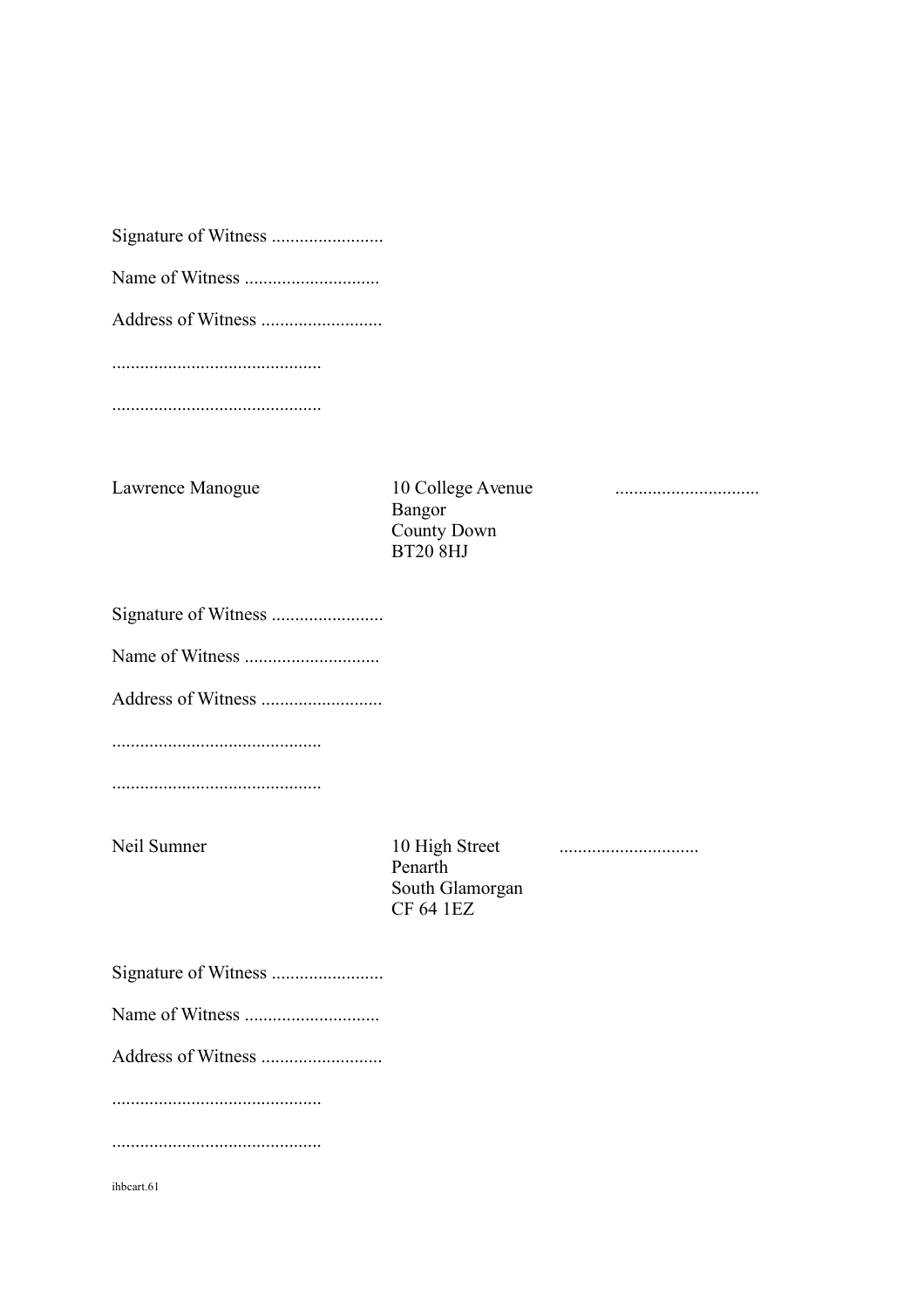Colin Richards Rainbow Cottage ................................. Newton Lane Near Leominster

Herefordshire HR6 0PF

Signature of Witness ........................

Name of Witness .............................

Address of Witness ..........................

.............................................

.............................................

Paul Dadson Holmesdale ............................. Wild Oak Lane Trull Taunton Somerset TA3 7JT

Signature of Witness ........................

Name of Witness .............................

Address of Witness ..........................

.............................................

.............................................

Cambridge CB4 3JP

John Preston 90 Histon Road ................................